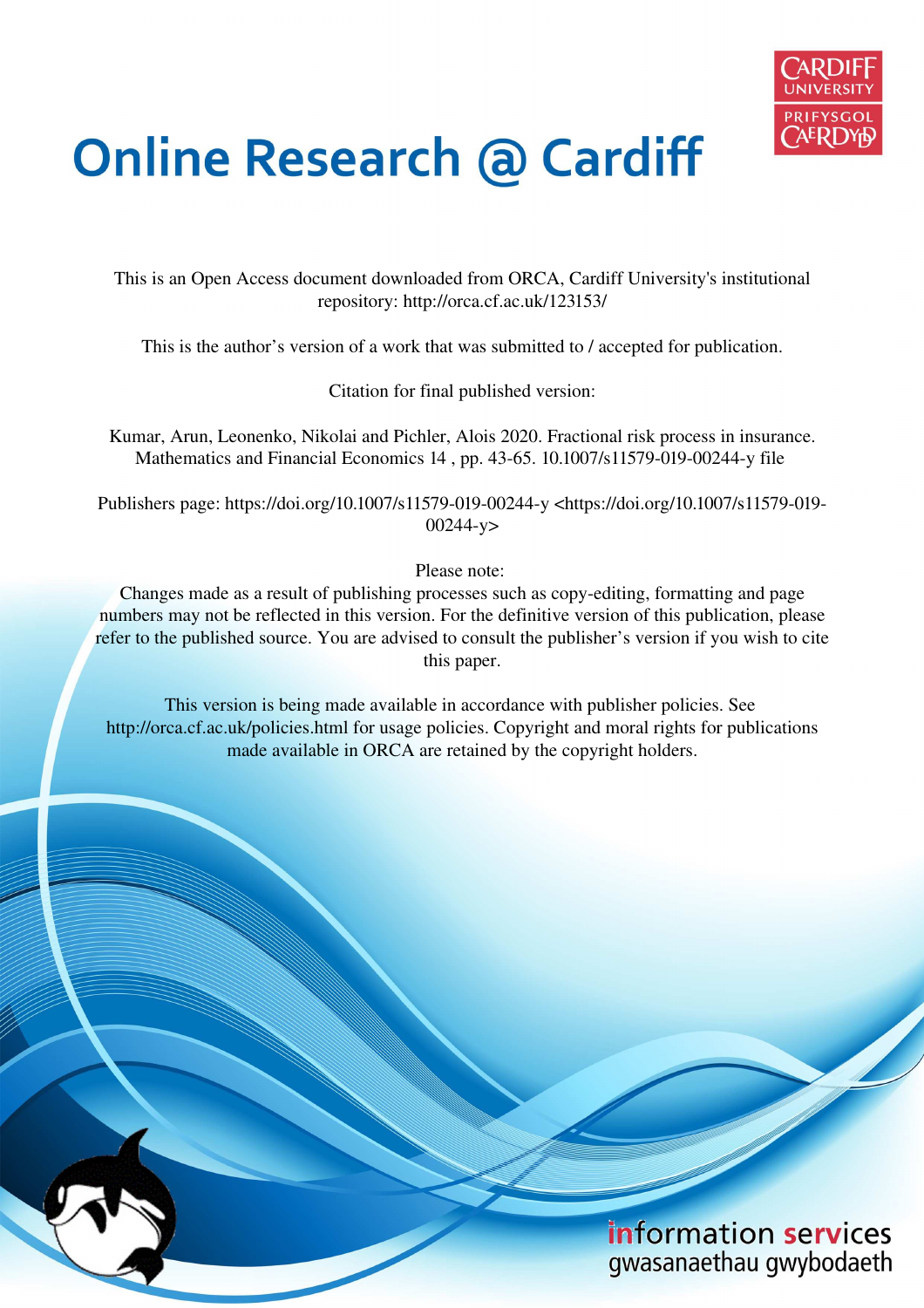#### FRACTIONAL RISK PROCESS IN INSURANCE

## Arun KUMAR<sup>1</sup> Nikolai LEONENKO<sup>2</sup> Alois PICHLER<sup>3</sup>

#### Abstract

The Poisson process suitably models the time of successive events and thus has numerous applications in statistics, in economics, it is also fundamental in queueing theory. Economic applications include trading and nowadays particularly high frequency trading. Of outstanding importance are applications in insurance, where arrival times of successive claims are of vital importance.

It turns out, however, that real data do not always support the genuine Poisson process. This has lead to variants and augmentations such as time dependent and varying intensities, for example.

This paper investigates the fractional Poisson process. We introduce the process and elaborate its main characteristics. The exemplary application considered here is the Carmér–Lundberg theory and the Sparre Andersen model. The fractional regime leads to initial economic stress. On the other hand we demonstrate that the average capital required to recover a company after ruin does not change when switching to the fractional Poisson regime. We finally address particular risk measures, which allow simple evaluations in an environment governed by the fractional Poisson process.

<sup>1</sup>Department of Mathematics, Indian Institute of Technology Ropar, Rupnagar, Punjab 140001, India

<arun.kumar@iitrpr.ac.in>

<sup>2</sup>Cardiff School of Mathematics, Cardiff University, Senghennydd Road, Cardiff CF24 4AG, UK

<LeonenkoN@Cardiff.ac.uk>

<sup>3</sup>Chemnitz University of Technology, Faculty of Mathematics, Chemnitz, Germany

<alois.pichler@math.tu-chemnitz.de>

Key words: Fractional Poisson process, convex risk measures Mathematics Subject Classification (1991):

# 1 Introduction

Companies, which are exposed to random orders or bookings, face the threat of ruin. But what happens if bookings fail to appear and ruin actually happens? The probability of this event cannot be ignored and is of immanent and substantial importance from economic perspective. Recall that some nations have decided to bail-out banks, so a question arising naturally is how much capital is to be expected to bail-out a company after ruin, if liquidation is not an option?

This paper introduces the average capital required to recover a company after ruin. It turns out that this quantity is naturally related to classical, convex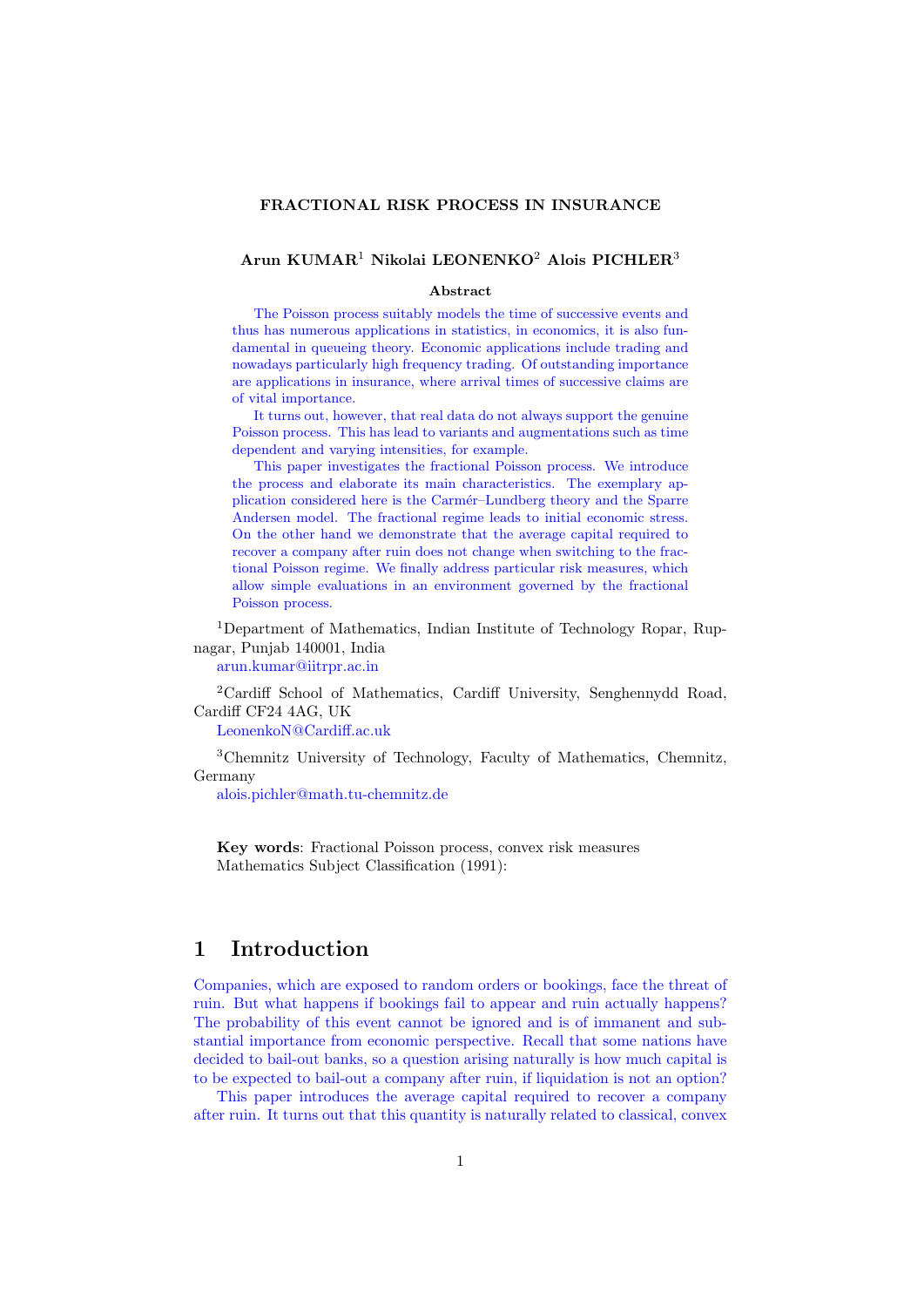risk measures. The corresponding arrival times of random events as bookings, orders, or stock orders on an exchange are often comfortably modelled by a Poisson process — this process is a fundamental building block to model the economy reality of random orders.

From a technical modelling perspective, the inter-arrival times of the Poisson process are exponentially distributed and independent [\[17\]](#page-23-0). However, real data do not always support this property or feature (see, e.g., [\[13,](#page-23-1) [16,](#page-23-2) [36,](#page-24-0) [39\]](#page-24-1) and references therein).

To demonstrate the deviation we display arrival times of two empirical data sets consisting of oil futures high frequency trading (HFT) data and the classical Danish fire insurance data. Oil futures HFT data is considered for the period from July 9, 2007 until August 9, 2007. There is a total of 951,091 observations recorded over market opening hours. The inter-arrival times are recorded in seconds for both up-ticks and down-ticks (cf. Figures [1a](#page-2-0) and [1b\)](#page-2-1). In addition, the Danish fire insurance data is available for a period of ten years until December 31, 1990, consisting of 2167 observations: the time unit for inter-arrival times in Figure [1c](#page-2-2) is days. The charts in Figure [1](#page-2-3) display the survival function of inter-arrival times of the data on a logarithmic scale and compares them with the exponential distribution. The data are notably not aligned, as is the case for the Poisson process. By inspection it is thus evident that arrival times of the data apparently do not follow a genuine Poisson process.

<span id="page-2-3"></span><span id="page-2-0"></span>

<span id="page-2-2"></span><span id="page-2-1"></span>(a) Oil futures HFT up-ticks (b) Oil futures HFT down-ticks (c) Danish fire insurance data

Figure 1: Survival functions for oil futures HFT data and Danish fire insurance data, compared with the corresponding exponential distribution's survival functions

This paper features the fractional Poisson process. It is a parametrized stochastic counting process which includes the classical Poisson process as a special, perhaps extreme case, but with dependent arrival times.

Arrival times of claim events are of striking economic importance for insurance companies as well and our discussion puts a slight focus on this economic segment. The Cramér–Lundberg model, to give an example, genuinely builds on the Poisson process. We replace the Poisson process by its fractional extension and investigate the new economic characteristics. We observe that the fractional Poisson process exposes companies to higher initial stress. But conversely, we demonstrate that the ruin probability and the average capital required to recover a firm are identical for the classical and the fractional Poisson process. In special cases we can even provide explicit relations.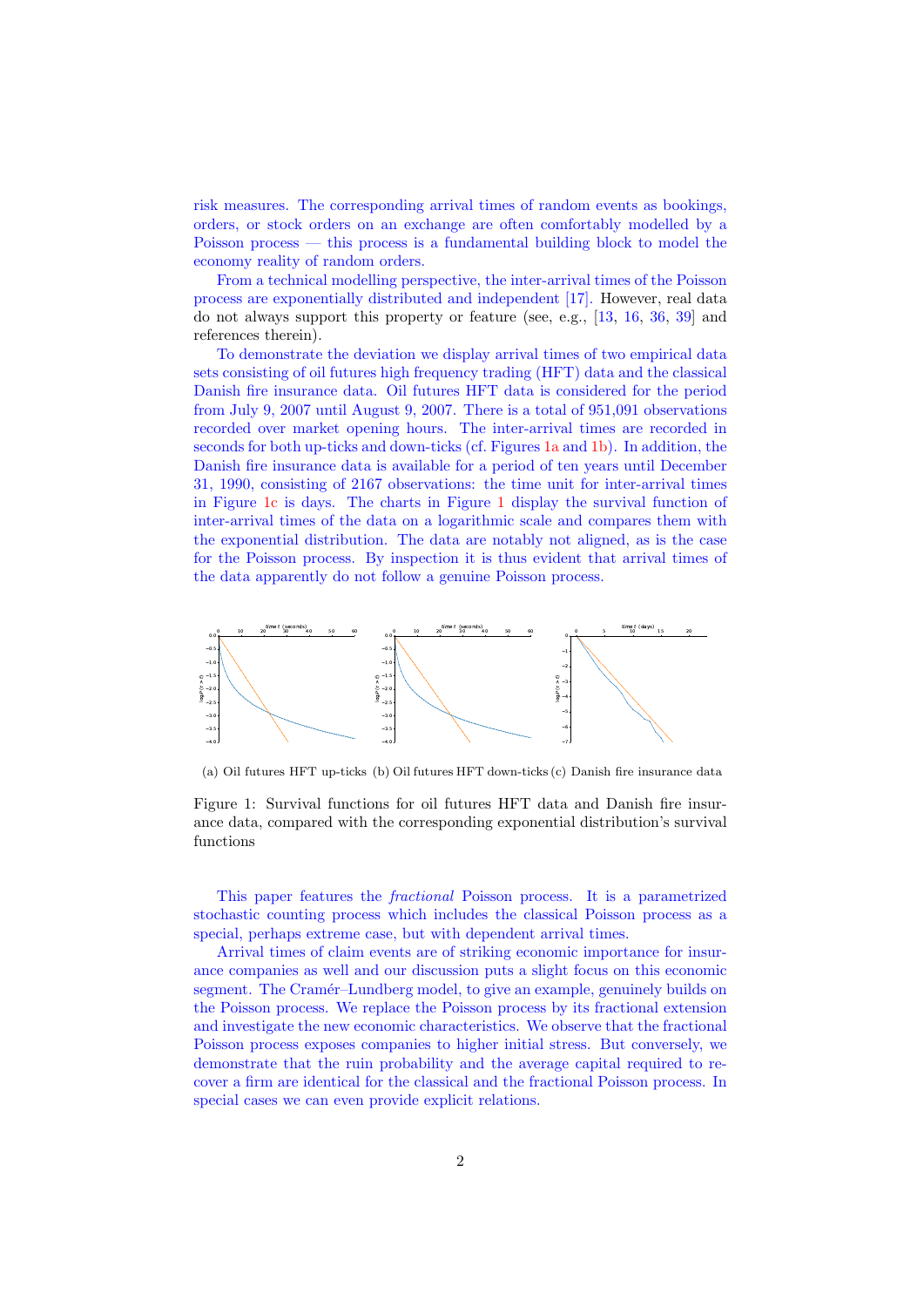Outline of the paper. The following two Sections [2](#page-3-0) and [3](#page-7-0) are technical, they introduce and discuss the fractional Poisson process by considering Lévy subordinators. Section [4](#page-10-0) introduces the risk process based on the fractional Poisson process, while the subsequent Section [5](#page-15-0) addresses insurance in a dependent framework. This section contains a discussion of average capital injection to be expected in case of ruin. We finally discuss the risk process for insurance companies and conclude in Section [6.](#page-21-0)

# <span id="page-3-0"></span>2 Subordinators and inverse subordinators

This section considers the inverse subordinator first and introduces the Mittag-Leffler distribution. This distribution is essential in defining the fractional Poisson process. Relating the subordinators to  $\alpha$ -stable distributions enables to simulate trajectories of the fractional Poisson process. Some results here follow Bingham [\[8\]](#page-22-0), Veillette and Taqqu [\[40\]](#page-24-2), [\[41\]](#page-24-3), [\[32\]](#page-24-4).

## 2.1 Inverse subordinator

Consider a non-decreasing Lévy process  $L = \{L(t), t \geq 0\}$ , starting from 0, which is continuous from the right with left limits  $(c\hat{\alpha}d\hat{\alpha}g)$ , continuous in probability, with independent and stationary increments. Such process is known as Lévy subordinator with Laplace exponent

$$
\phi(s) = \mu s + \int_{(0,\infty)} (1 - e^{-sx}) \Pi(dx), \ s \ge 0,
$$
\n(1)

where  $\mu \geq 0$  is the drift and the Lévy measure  $\Pi$  on  $\mathbb{R}_+ \cup \{0\}$  satisfies

$$
\int_{0}^{\infty} \min(1, x) \Pi(dx) < \infty. \tag{2}
$$

This means that

$$
\mathbb{E} e^{-s L(t)} = e^{-t \phi(s)}, \ s \ge 0.
$$
 (3)

The inverse subordinator  $Y(t)$ ,  $t \geq 0$ , is the first-passage time of L, i.e.,

<span id="page-3-1"></span>
$$
Y(t) := \inf \{ u \ge 0 : L(u) > t \}, \quad t \ge 0.
$$
 (4)

The process  $Y(t)$ ,  $t \geq 0$ , is non-decreasing and its sample paths are almost surely  $(a.s.)$  continuous if L is strictly increasing. Also Y is, in general, non-Markovian with non-stationary and non-independent increments.

We have

$$
\{L(u_i) < t_i, \ i = 1, \dots, n\} = \{Y(t_i) > u_i, \ i = 1, \dots, n\} \tag{5}
$$

and for any  $z > 0$ 

$$
P\{Y(t) > x\} \le P\{L(x) \le t\} = P\{e^{-zL(x)} \ge e^{-tz}\}\le \exp\{tz - x\phi(z)\},\
$$

which implies that all moments are finite, i.e.,  $E Y^p(t) < \infty$  for any  $p > 0$ .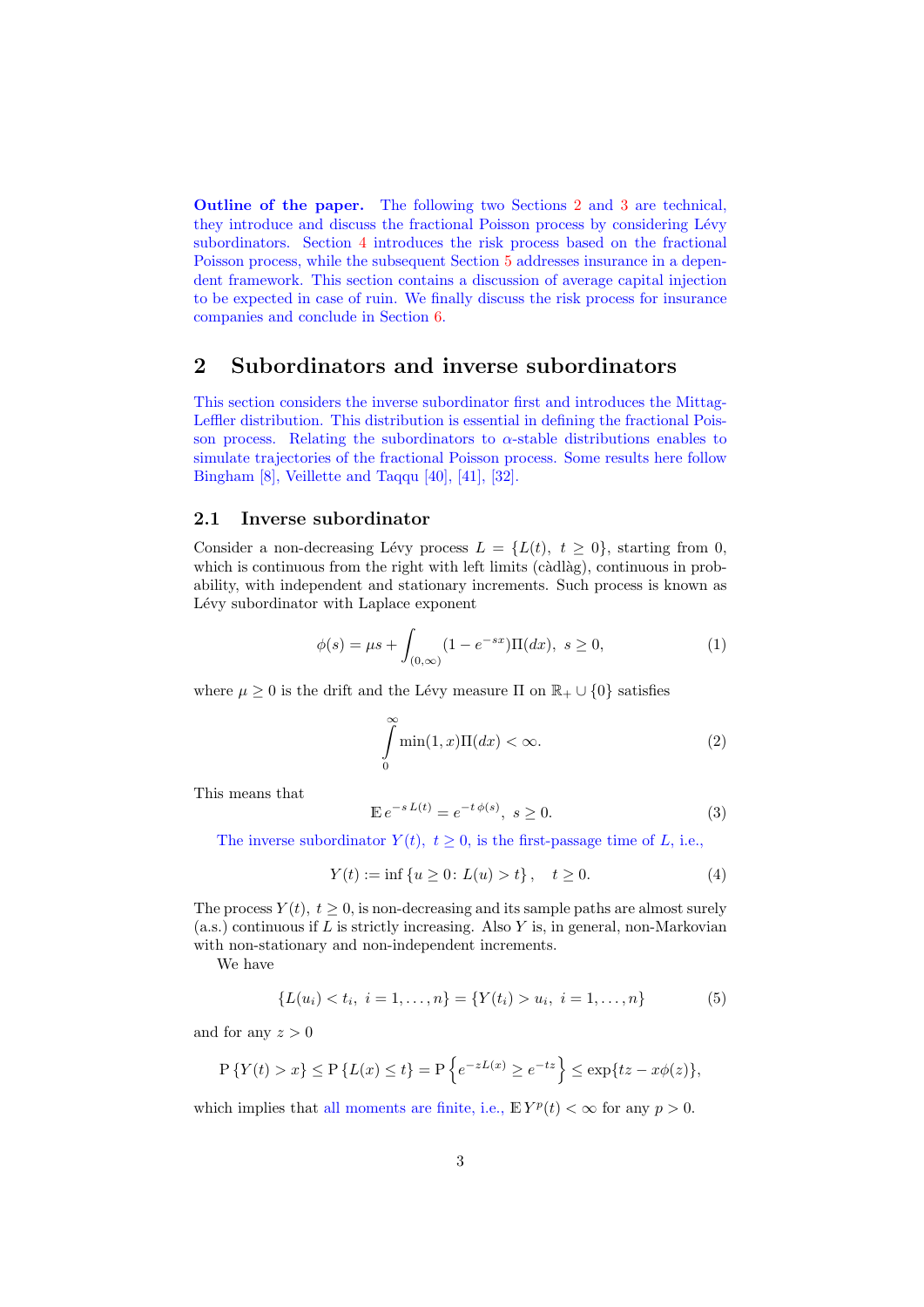Let  $U^{(p)}(t) := \mathbb{E} Y^p(t)$  and the renewal function

$$
U(t) := U^{(1)}(t) = \mathbb{E}Y(t),
$$
\n(6)

and let

$$
H_u(t) := \mathcal{P}\left\{Y(u) < t\right\}.
$$

Then for  $p > -1$ , the Laplace transform of  $U^{(p)}(t)$  is given by

$$
\tilde{U}^{(p)}(s) = \int_0^\infty U^{(p)}(t)e^{-st}dt = \Gamma(1+p)/[s\phi^p(s)],
$$

in particular, for  $p = 1$ 

$$
\int_0^\infty e^{-st} dH_u(t) = e^{-t\phi(s)},\tag{7}
$$

and

$$
\tilde{U}(s) = \int_0^\infty U(t)e^{-st}dt = \frac{1}{s\phi(s)};
$$
\n(8)

thus,  $\tilde{U}$  characterizes the inverse process Y, since  $\phi$  characterizes L.

Therefore, we get a covariance formula (cf. [\[40\]](#page-24-2), [\[41\]](#page-24-3))

Cov
$$
(Y(s), Y(t)) = \int_0^{\min(s,t)} (U(s-\tau) + U(t-\tau))dU(\tau) - U(s)U(t).
$$
 (9)

The most important example is considered in the next section, but there are some others.

#### 2.2 Inverse stable subordinator

Let  $L_{\alpha} = \{L_{\alpha}(t), t \geq 0\}$  be an  $\alpha$ -stable subordinator with Laplace exponent  $\phi(s) = s^{\alpha}, 0 < \alpha < 1$ , whose density  $g(t, x)$  is such that  $L_{\alpha}(1)$  has pdf

$$
g_{\alpha}(x) = g(1, x) = \frac{1}{\pi} \sum_{k=1}^{\infty} (-1)^{k+1} \frac{\Gamma(\alpha k + 1)}{k!} \frac{1}{x^{\alpha k + 1}} \sin(\pi k \alpha).
$$
 (10)

Then the inverse stable subordinator

<span id="page-4-0"></span>
$$
Y_{\alpha}(t) = \inf\{u \ge 0 \colon L_{\alpha}(u) > t\}
$$

has density

<span id="page-4-2"></span>
$$
f_{\alpha}(t,x) = \frac{t}{\alpha} x^{-1-\frac{1}{\alpha}} g_{\alpha}(tx^{-\frac{1}{\alpha}}), \ x \ge 0, \ t > 0.
$$
 (11)

Alternative form for the pdf  $f_\alpha$  in term of H-function and infinite series are discussed in [\[15,](#page-23-3) [18\]](#page-23-4).

Its paths are continuous and nondecreasing. For  $\alpha = 1/2$ , the inverse stable subordinator is the running supremum process of Brownian motion, and for  $\alpha \in (0, 1/2]$  this process is the local time at zero of a strictly stable Lévy process of index  $\alpha/(1-\alpha)$ .

Let

<span id="page-4-1"></span>
$$
E_{\alpha}(z) := \sum_{k=0}^{\infty} \frac{z^k}{\Gamma(\alpha k + 1)}, \ \alpha > 0, \ z \in \mathbb{C}
$$
 (12)

be the Mittag-Leffler function (cf. [\[14\]](#page-23-5)) and recall the following: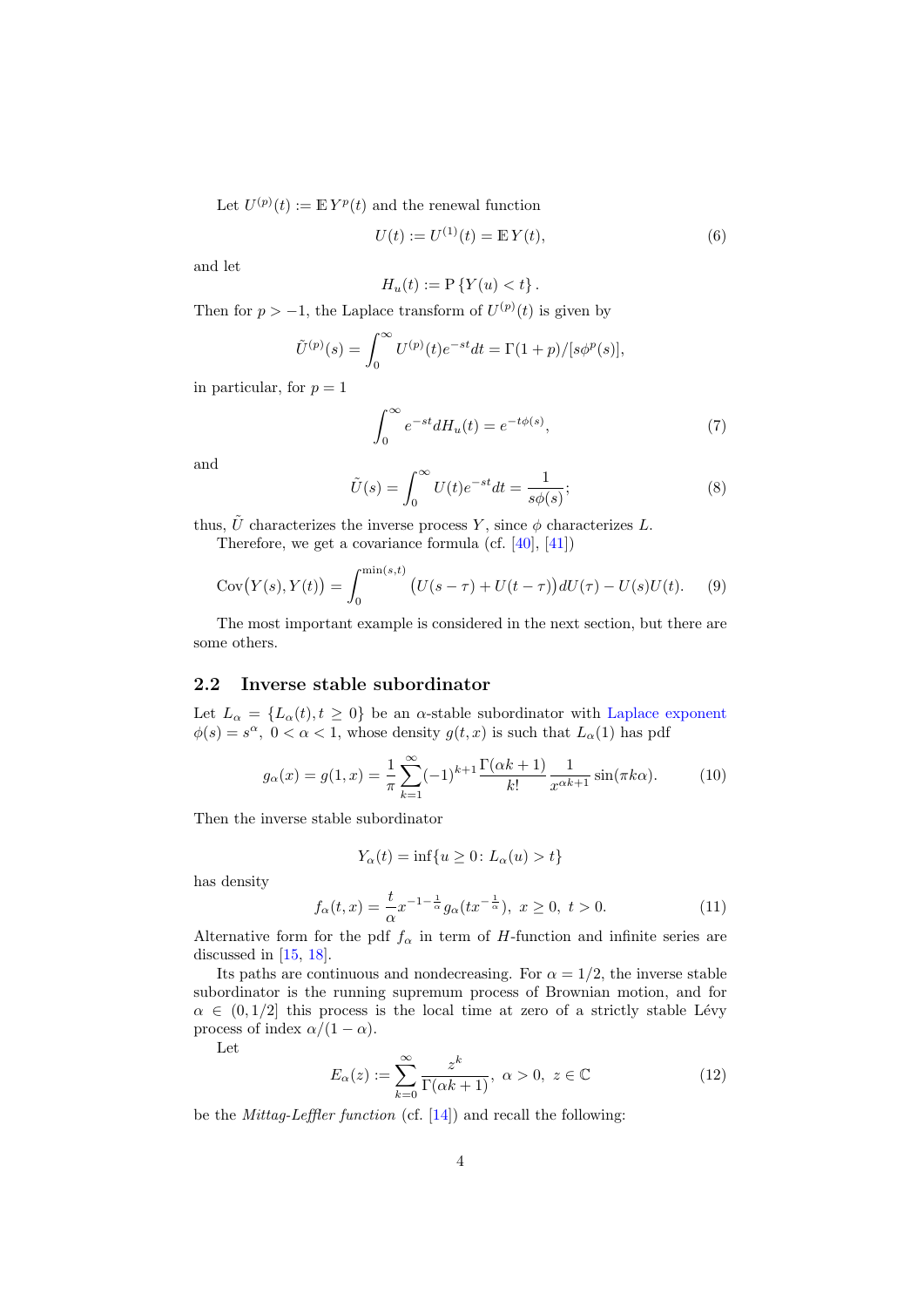(i) The Laplace transform of the Mittag-Leffler function is of the form

$$
\int_0^\infty e^{-st} E_\alpha(-t^\alpha) dt = \frac{s^{\alpha-1}}{1+s^\alpha}, \ 0 < \alpha < 1, \ t \ge 0, \ s > 0.
$$

(ii) The Mittag-Leffler function is a solution of the fractional equation:

$$
D_t^{\alpha} E_{\alpha}(at^{\alpha}) = aE_{\alpha}(at^{\alpha}), \ 0 < \alpha < 1,
$$

where the fractional Caputo-Djrbashian derivative  $D_t^{\alpha}$  is defined as (see [\[32\]](#page-24-4))

<span id="page-5-0"></span>
$$
D_t^{\alpha}u(t) = \frac{1}{\Gamma(1-\alpha)} \int_0^t \frac{du(\tau)}{d\tau} \frac{d\tau}{(t-\tau)^{\alpha}}, \ 0 < \alpha < 1. \tag{13}
$$

**Proposition 1** The following hold true for the processes  $Y_\alpha$  and  $L_\alpha$ :

(i) The Laplace transform is

$$
\mathbb{E} e^{-sY_{\alpha}(t)} = \sum_{n=0}^{\infty} \frac{(-st^{\alpha})^n}{\Gamma(\alpha n + 1)} = E_{\alpha}(-st^{\alpha}), \ s > 0
$$

and it holds that

$$
\int_0^\infty e^{-st} f_\alpha(t, x) dt = s^{\alpha - 1} e^{-xs^\alpha}, \ s \ge 0.
$$

(ii) Both processes  $L_{\alpha}(t), t \geq 0$  and  $Y_{\alpha}(t)$  are self-similar, i.e.,

<span id="page-5-1"></span>
$$
\frac{L_{\alpha}(at)}{a^{1/\alpha}} \stackrel{d}{=} L_{\alpha}(t), \ \frac{Y_{\alpha}(at)}{a^{\alpha}} \stackrel{d}{=} Y_{\alpha}(t), \ a > 0.
$$

 $(iii)$ 

<span id="page-5-2"></span>
$$
\mathbb{E}Y_{\alpha}(t) = \frac{t^{\alpha}}{\Gamma(1+\alpha)}; \ \mathbb{E}[Y_{\alpha}(t)]^{\nu} = \frac{\Gamma(\nu+1)}{\Gamma(\alpha\nu+1)}t^{\alpha\nu}, \ \nu > 0; \qquad (14)
$$

 $(iv)$ 

$$
Cov(Y_{\alpha}(t), Y_{\alpha}(s))
$$
\n
$$
= \frac{1}{\Gamma(1+\alpha)\Gamma(\alpha)} \int_0^{\min(t,s)} \left( (t-\tau)^{\alpha} + (s-\tau)^{\alpha} \right) \tau^{\alpha-1} d\tau - \frac{(st)^{\alpha}}{\Gamma^2(1+\alpha)}.
$$
\n
$$
= \frac{1}{\Gamma(1+\alpha)\Gamma(\alpha)} \left[ t^{2\alpha} B(s/t; \alpha, 1+\alpha) + s^{2\alpha} B(\alpha, 1+\alpha) \right] - \frac{(st)^{\alpha}}{\Gamma^2(1+\alpha)}, \ s < t,
$$

where  $B(a, b)$   $(B(z; a, b), resp.)$  is the Beta function (incomplete Beta function, resp.).

- $(v)$  The following asymptotic expansions hold true:
	- (a) For fixed s and large t, it is not difficult to show that

$$
Cov(Y_{\alpha}(t), Y_{\alpha}(s)) = \frac{-\alpha s^{\alpha+1} t^{\alpha-1}}{\Gamma(\alpha)\Gamma(2+\alpha)} + \dots + s^{2\alpha} B(1+\alpha, \alpha). \quad (16)
$$

Further,

<span id="page-5-3"></span>
$$
\operatorname{Var}\!\left(Y_{\alpha}(t)\right) = t^{2\alpha} \left( \frac{2}{\Gamma(1+2\alpha)} - \frac{1}{\Gamma^2(1+\alpha)} \right) = d(\alpha) t^{2\alpha} \text{ (say)}.
$$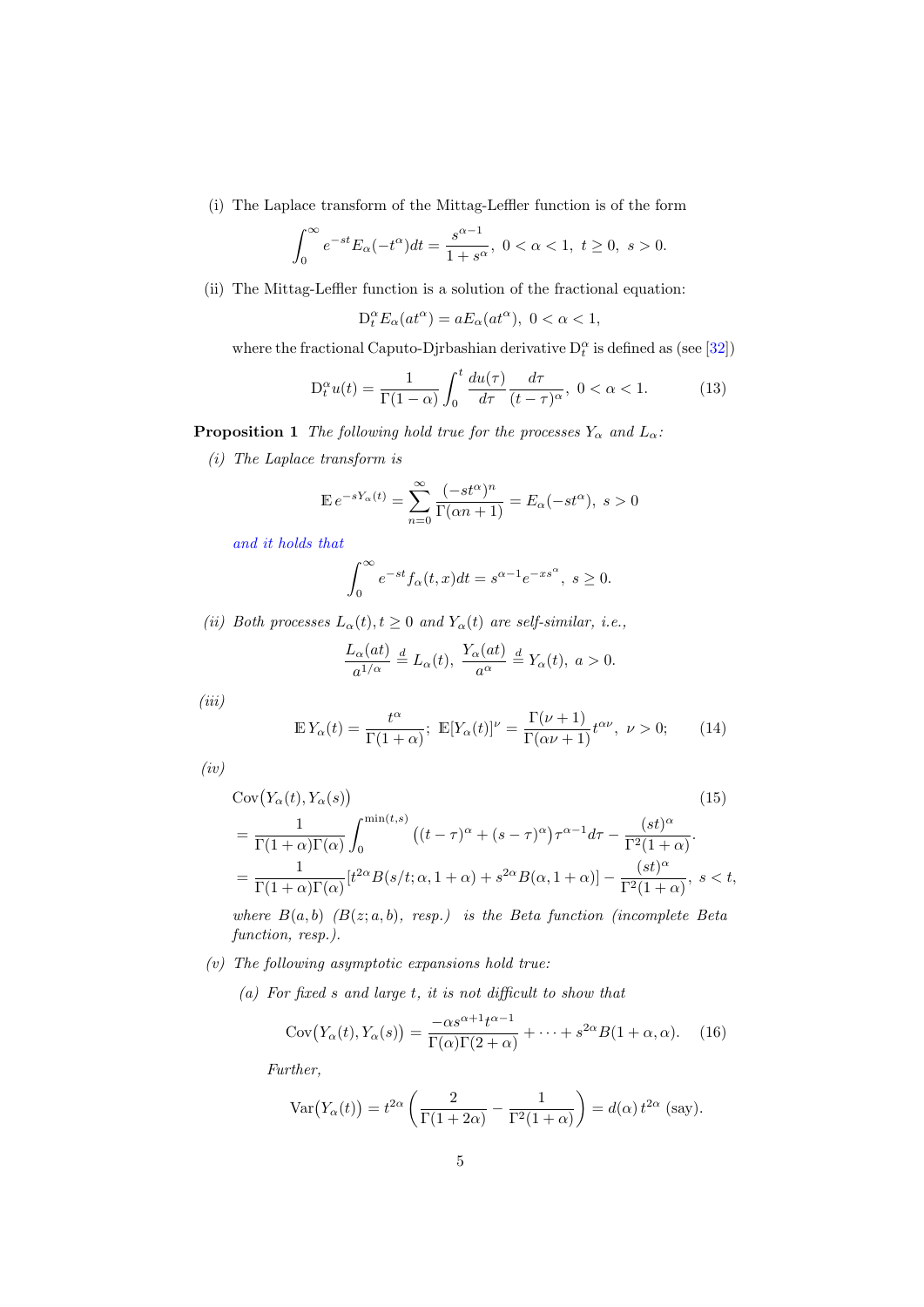(b) For fixed s, it follows

<span id="page-6-0"></span>
$$
Cor(Y_{\alpha}(t), Y_{\alpha}(s)) \sim \frac{B(1+\alpha, \alpha)}{d(\alpha)} \frac{s^{\alpha}}{t^{\alpha}}, \text{ as } t \to \infty.
$$
 (17)

A finite variance stationary process  $X(t)$  is said to have *long-range-depen*dence (LRD) property if  $\sum_{k=1}^{\infty}$  Cov $(X(t), X(t + k)) = \infty$ . Further, for a nonstationary process  $Y(t)$  an equivalent definition is given as follows.

**Definition 2 (LRD for non-stationary process)** Let  $s > 0$  be fixed and  $t >$ s. Then the process  $Y(t)$  is said to have LRD property if

<span id="page-6-3"></span><span id="page-6-1"></span>
$$
Cor(Y(s), Y(t)) \sim c(s)t^{-d}, \text{ as } t \to \infty,
$$
\n(18)

where the constant  $c(s)$  is depending on s and  $0 < d < 1$ .

Thus this last property [\(17\)](#page-6-0) can be interpreted as long-range dependence of  $Y_{\alpha}$ in view of  $(18)$ .

Remark 3 There is a (complicated) form of all finite-dimensional distributions of  $Y_{\alpha}(t)$ ,  $t \geq 0$ , in the form of Laplace transforms, see [\[8\]](#page-22-0).

#### 2.3 Simulation of the stable subordinator

In order to obtain trajectories for the stable subordinator it is necessary to simulate random variables with finite Laplace transform satisfying [\(10\)](#page-4-0). To this end it is necessary that the  $\alpha$ -stable random variable  $L_{\alpha}(t)$  is spectrally positive, which means  $\beta = 1$  in the standard parametrization (also type 1 parametrization, cf.  $[38,$  Definition 1.1.6 and page 6]) of the  $\alpha$ -stable random variable

<span id="page-6-2"></span>
$$
L_{\alpha}(t) \sim S(\alpha, \beta, \gamma, \delta; 1)
$$
\n(19)

with characteristic function (Fourier-transform)

$$
\mathbb{E} e^{isL_{\alpha}(t)} = \exp \left(-\gamma^{\alpha} |s|^{\alpha} \left(1 - i\beta \tan \frac{\pi \alpha}{2} \operatorname{sign}(s)\right) + i\delta s\right). \qquad \alpha \neq 1.
$$

This expression is also obtained by substituting  $-i\sin$  the Laplace transform

$$
\mathbb{E} e^{-sL_{\alpha}(t)} = \exp \left(-\frac{\gamma^{\alpha}}{\cos \frac{\pi \alpha}{2}}s^{\alpha} - \delta s\right).
$$

Comparing the latter with [\(10\)](#page-4-0) reveals that the parameters of the  $\alpha$ -stable random variable  $L_{\alpha}(t)$ ,  $\alpha \in (0,1)$ , in the parametrization [\(19\)](#page-6-2) are

$$
\beta = 1
$$
,  $\gamma^{\alpha} = t \cdot \cos \frac{\pi \alpha}{2}$  and  $\delta = 0$ .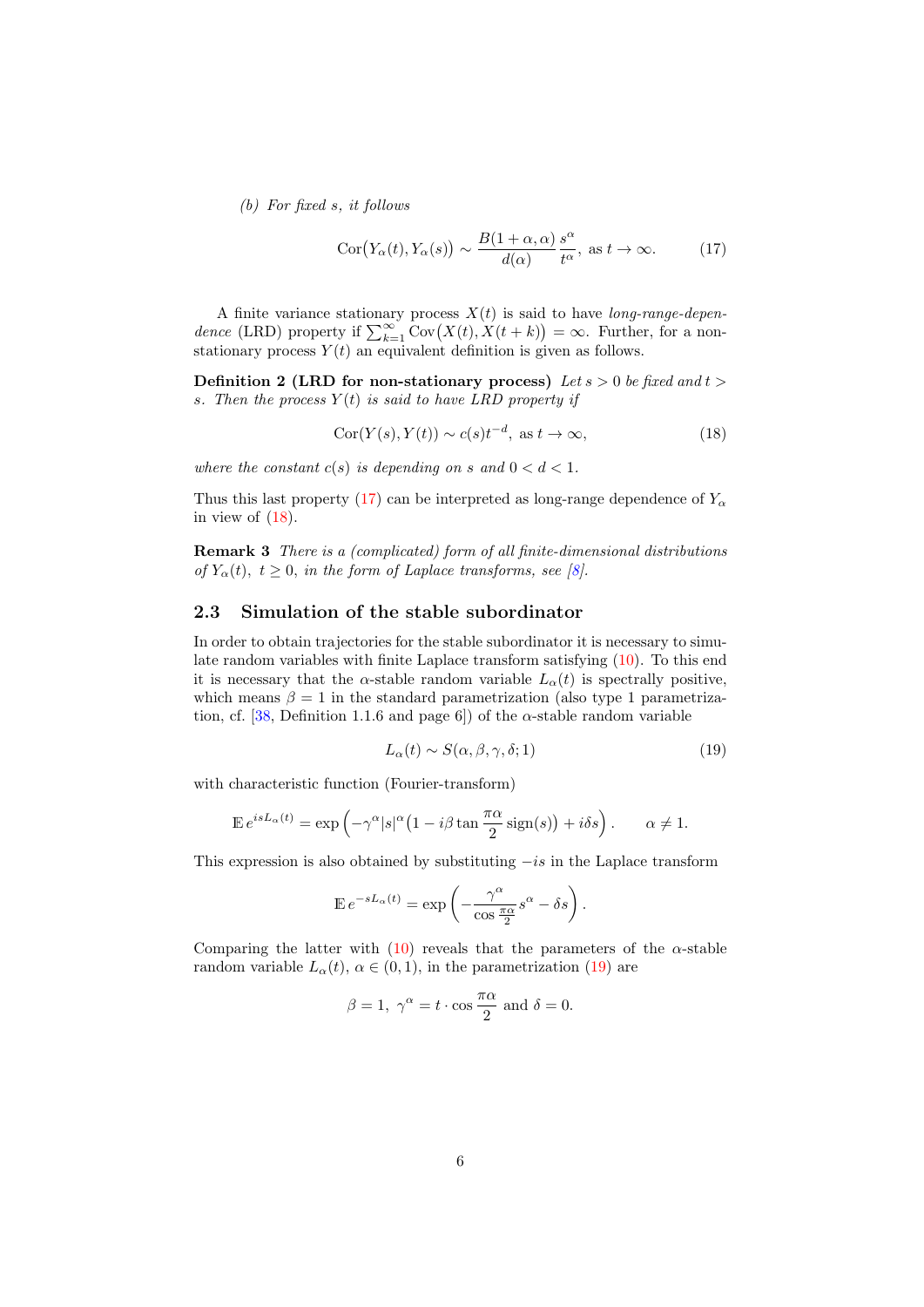<span id="page-7-3"></span>

Figure 2: Sample trajectories of stable and inverse stable subordinators with  $\alpha = 95\%.$ 

# <span id="page-7-0"></span>3 Classical fractional Poisson processes

The first definition of the fractional Poisson process (FPP)  $N_{\alpha} = \{N_{\alpha}(t), t \geq 0\}$ is given by Mainardi et al. [\[27\]](#page-23-6) (see also [\[28\]](#page-24-6)) as a renewal process with Mittag-Leffler waiting times between the events

$$
N_{\alpha}(t) = \max \{ n : T_1 + \dots + T_n \le t \} = \sum_{j=1}^{\infty} I \{ T_1 + \dots + T_j \le t \}
$$
  
= 
$$
\sum_{j=1}^{\infty} I \{ U_j \le G_{\alpha}(t) \}, \quad t \ge 0,
$$
 (20)

where  $\{T_i\}, j = 1, 2, \ldots$ , are iid random variables with the strictly monotone Mittag-Leffler distribution function

<span id="page-7-1"></span>
$$
F_{\alpha}(t) = P(T_j \le t) = 1 - E_{\alpha}(-\lambda t^{\alpha}), \ t \ge 0, \ 0 < \alpha < 1, \ j = 1, 2, \dots, \tag{21}
$$

and

$$
G_{\alpha}(t) = P(T_1 + \dots + T_k \le t) = \int_0^t h^{(k)}(x) dx.
$$

Here we denote an indicator as  $I\{\cdot\}$  and  $U_j$ ,  $j = 1, 2, \ldots$ , are iid uniformly distributed on [0,1] random variables.  $h^{(j)}(\cdot)$  is the pdf of jth convolution of the Mittag-Leffler distributions which is known as the generalized Erlang distribution and it is of the form

$$
h^{(k)}(x) = \alpha \lambda^k \frac{x^{k\alpha - 1}}{(k - 1)!} E_{\alpha}^{(k)}(-\lambda x^{\alpha})
$$
  
=  $\lambda^k x^{\alpha k - 1} E_{\alpha, \alpha k + 1}^k(-\lambda x^{\alpha}), \quad \alpha \in (0, 1), \ x > 0,$ 

where the three-parametric Generalized Mittag-Leffler function is defined as (cf.  $(12)$  and  $[14]$ )

<span id="page-7-2"></span>
$$
E_{\alpha,\beta}^{\gamma}(z) = \sum_{j=0}^{\infty} \frac{(\gamma)_j z^j}{j! \Gamma(\alpha j + \beta)}, \quad \alpha > 0, \ \beta > 0, \ \gamma > 0, \ z \in \mathbb{C}, \tag{22}
$$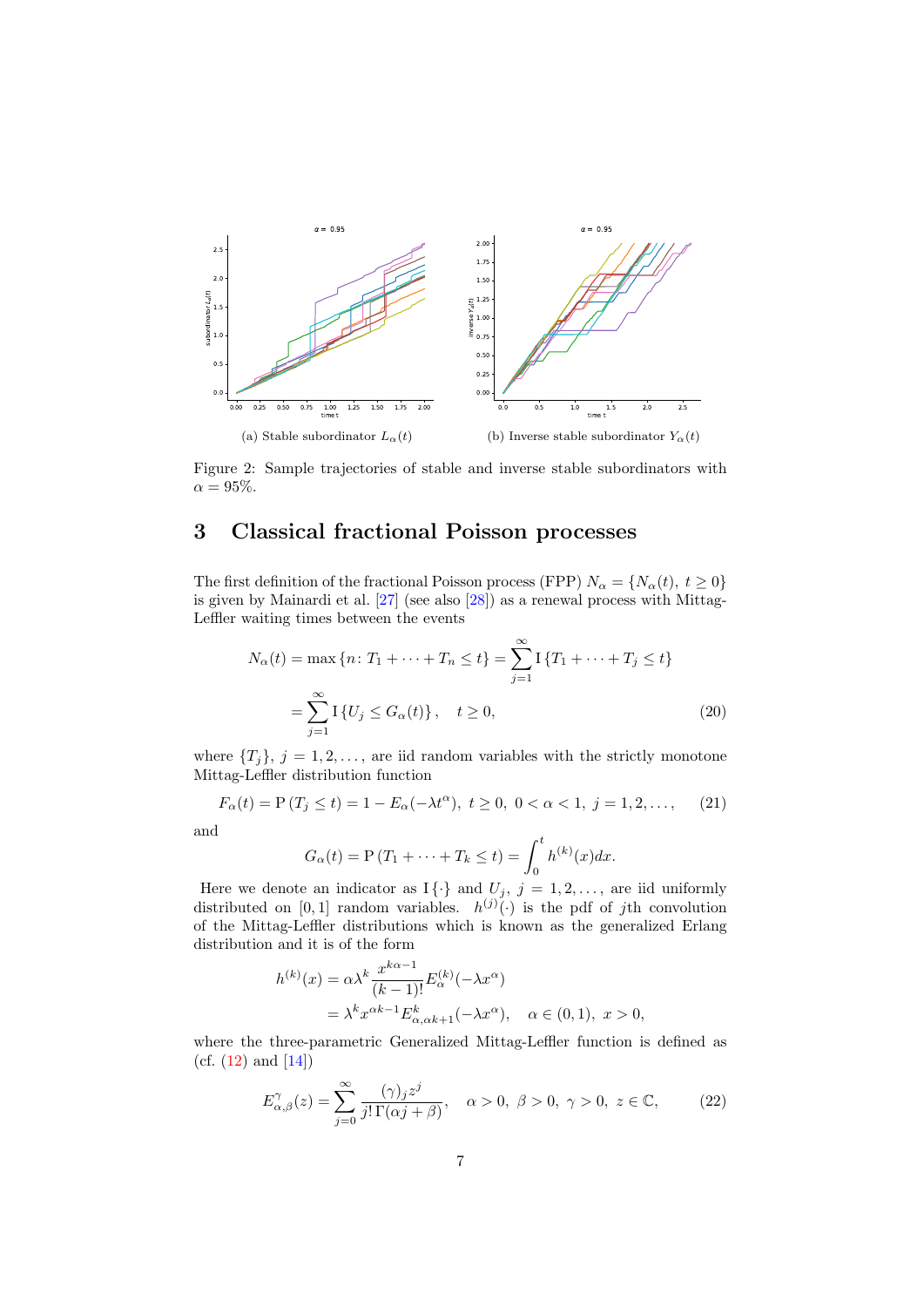

Figure 3: The survival function [\(21\)](#page-7-1) for the fractional Poisson process for  $\alpha =$ 50%, 60% and 70%. Compare with Figure [1.](#page-2-3)

where  $(\gamma)_j := \gamma(\gamma+1)\dots(\gamma+j-1) = j! {\binom{\gamma+j-1}{j}} = \frac{\Gamma(\gamma+j)}{\Gamma(\gamma)}$  $\frac{(\gamma + j)}{\Gamma(\gamma)}$  is the rising factorial (sometimes also called Pochhammer function).

Note that  $S(t) \stackrel{d}{=} (t/L_\alpha(1))^\alpha$  and

$$
P(T_j > t) = \mathbb{E} e^{-\lambda S(t)}, \quad t \ge 0.
$$

Meershaert et al. [\[31\]](#page-24-7) find the stochastic representation for FPP

$$
N_{\alpha}(t) = N(Y_{\alpha}(t)), \quad t \ge 0, \ \alpha \in (0,1),
$$

where  $N = \{N(t), t \geq 0\}$ , is the classical homogeneous Poisson process with parameter  $\lambda > 0$ , which is independent of the inverse stable subordinator  $Y_\alpha$ .

One can compute the following expression for the one-dimensional distribution of FPP:

$$
P(N_{\alpha}(t) = k) = p_k^{(\alpha)}(t) = \int_0^{\infty} \frac{e^{-\lambda x} (\lambda t)^k}{k!} f_{\alpha}(t, x) dx
$$
  
\n
$$
= \frac{t \lambda^k}{\alpha k!} \int_0^{\infty} e^{-\lambda x} x^{k-1-\frac{1}{\alpha}} g_{\alpha}(tx^{-\frac{1}{\alpha}}) dx
$$
  
\n
$$
= \frac{(\lambda t^{\alpha})^k}{k!} \sum_{j=0}^{\infty} \frac{(k+j)!}{j!} \frac{(-\lambda t^{\alpha})^j}{\Gamma(\alpha(j+k)+1)} = \frac{(\lambda t^{\alpha})^k}{k!} E_{\alpha}^{(k)}(-\lambda t^{\alpha})
$$
  
\n
$$
= (\lambda t^{\alpha})^k E_{\alpha, \alpha k+1}^{k+1}(-\lambda t^{\alpha}), \quad k = 0, 1, 2, ..., t \ge 0, 0 < \alpha < 1,
$$
  
\n(23)

where  $E_{\alpha}(z)$  is the Mittag-Leffler function [\(12\)](#page-4-1) evaluated at  $z = -\lambda t^{\alpha}$ , and  $E_{\alpha}^{(k)}(z)$  is the kth derivative of  $E_{\alpha}(z)$  evaluated at  $z = -\lambda t^{\alpha}$ . Further,  $E_{\alpha,\beta}^{\gamma}(z)$ is the Generalized Mittag-Leffler function [\(22\)](#page-7-2) evaluated at  $z = -\lambda t^{\alpha}$ .

Finally, Beghin and Orsingher (cf. [\[5\]](#page-22-1), [\[6\]](#page-22-2)) show that the marginal distribution of FPP satisfies the system of fractional differential-difference equations

<span id="page-8-0"></span>
$$
D_t^{\alpha} p_k^{(\alpha)}(t) = -\lambda (p_k^{(\alpha)}(t) - p_{k-1}^{(\alpha)}(t)), \quad k = 0, 1, 2, \dots
$$

with initial conditions  $p_0^{(\alpha)}(0) = 1, p_k^{(\alpha)}$  $k_{k}^{(\alpha)}(0) = 0, k \geq 1$ , where  $D_t^{\alpha}$  is the fractional Caputo-Djrbashian derivative [\(13\)](#page-5-0).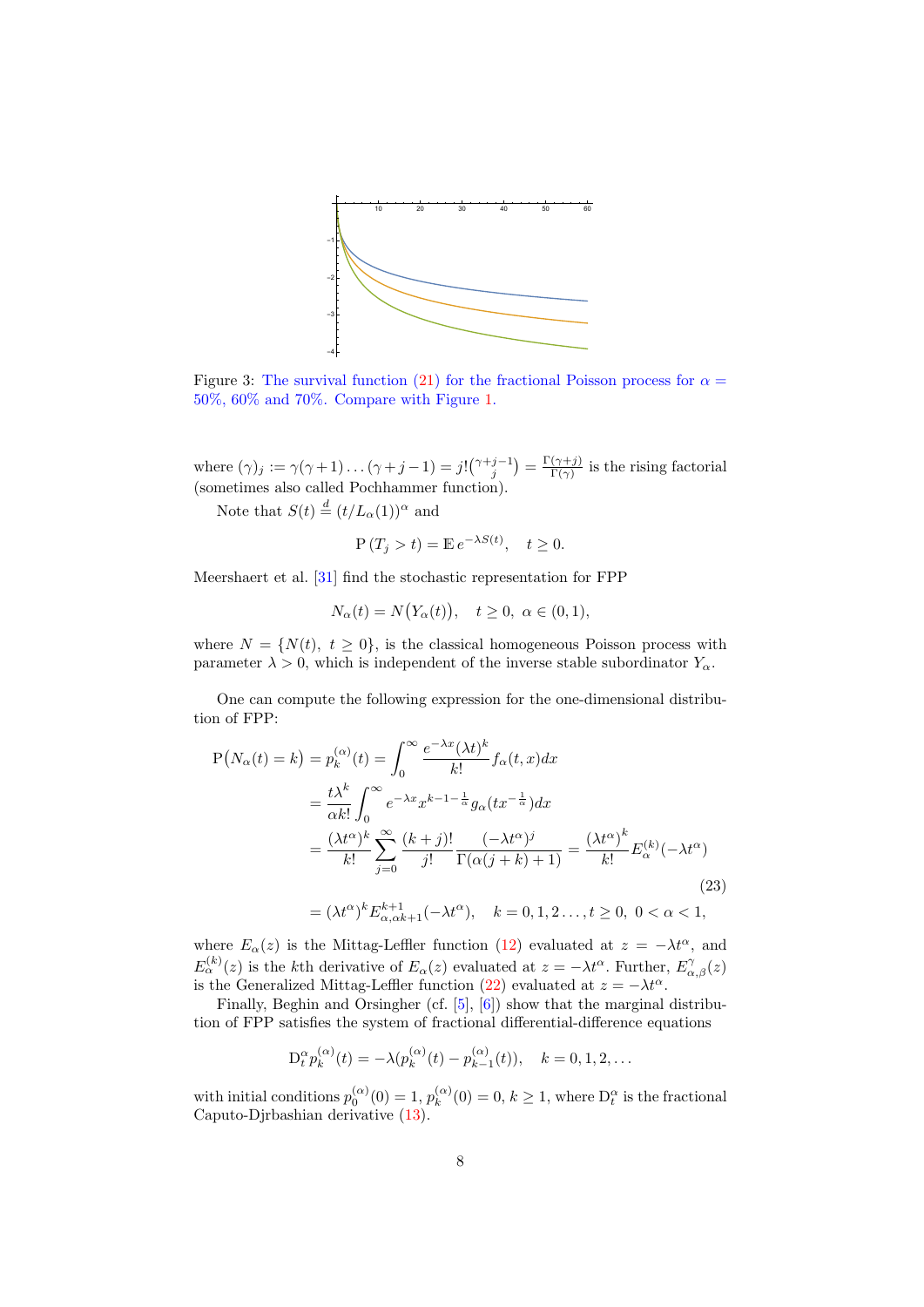Remark 4 (Expectation and variance) Note that

<span id="page-9-0"></span>
$$
\mathbb{E} N_{\alpha}(t) = \int_0^{\infty} [\mathbb{E} N(u)] f_{\alpha}(t, u) du = \frac{\lambda t^{\alpha}}{\Gamma(1 + \alpha)},
$$
\n(24)

where  $f_{\alpha}(t, u)$  is given by [\(11\)](#page-4-2); Leonenko et al. [\[23\]](#page-23-7)) show that

$$
Cov(N_{\alpha}(t), N_{\alpha}(s)) = \int_0^{\infty} \int_0^{\infty} [VarN(1)] \min(u, v) H_{t,s}(du, dv) \qquad (25)
$$

$$
+ (E N(1))^2 Cov(Y_{\alpha}(t), Y_{\alpha}(s))
$$

$$
= \frac{\lambda(\min(t, s))^{\alpha}}{\Gamma(1 + \alpha)} + \lambda^2 Cov(Y_{\alpha}(t), Y_{\alpha}(s)),
$$

where  $Cov(Y_\alpha(t), Y_\alpha(s))$  is given in [\(15\)](#page-5-1), and  $H_{t,s}(u, v) = P(Y_\alpha(t) < u, Y_\alpha(s) < u)$ v . In particular

$$
\begin{split} \text{Var} N_{\alpha}(t) &= \lambda^2 t^{2\alpha} \left( \frac{2}{\Gamma(1+2\alpha)} - \frac{1}{\Gamma^2(1+\alpha)} \right) + \frac{\lambda t^{\alpha}}{\Gamma(1+\alpha)} \\ &= \frac{\lambda^2 t^{2\alpha}}{\Gamma^2(1+\alpha)} \left( \frac{\alpha \Gamma(\alpha)}{\Gamma(2\alpha)} - 1 \right) + \frac{\lambda t^{\alpha}}{\Gamma(1+\alpha)}, \quad t \ge 0. \end{split}
$$

For  $d = 1$  the definition of Hurst index for renewal processes is discussed in [\[12\]](#page-23-8). For the FPP it is equal

$$
H = \inf \left\{ \beta \colon \limsup_{t \to \infty} \frac{\text{Var} N_{\alpha}(t)}{t^{\beta}} < \infty \right\},\
$$

thus  $H = 2\alpha \in (0, 2)$ .

Finally, Leonenko et al. [\[26,](#page-23-9) [25\]](#page-23-10) introduced a fractional non-homogeneous Poisson process (FNPP) with an intecity function  $\lambda(t) \geq 0$  as

$$
NN_{\alpha}(t) := N(\Lambda(Y_{\alpha}(t))), \quad t \ge 0, \ \alpha \in (0,1) \text{ and}
$$

$$
\Lambda(t) := \int_0^t \lambda(s)ds,
$$
 (26)

where  $N = \{N(t), t \geq 0\}$  is the classical homogeneous Poisson process with parameter 1, which is independent of the inverse stable subordinator  $Y_{\alpha}$ . Note that

$$
\mathbb{P}(NN_{\alpha}(t)=k)=\int_0^{\infty}e^{-\Lambda(u)}\frac{\Lambda(u)^k}{k!}f_{\alpha}(t,u)du, k=0,1,2\ldots,
$$

where  $f_{\alpha}$  is given by [\(11\)](#page-4-2). Alternatively (cf. [\[25\]](#page-23-10)),

$$
NN_{\alpha}(t) = \sum_{n=0}^{\infty} n \, \mathbb{I} \{ L_{\alpha}(\zeta_n) \le t < L_{\alpha}(\zeta_{n+1}) \},
$$

where  $\xi_1, \xi_2, \ldots, \xi_n$  is a sequence of non-negative iid random variables such that  $\mathbb{P}(\xi_1 \leq x) = 1 - e^{-\Lambda(x)}, \ x \geq 0; \ \zeta_n' = \max{\{\xi_1, \xi_2, \ldots, \xi_n\}} \text{ and } \zeta_n = \zeta_{\chi_n}', \text{ where}$  $\chi_n = \inf\{k : \zeta_k' > \zeta_{\chi_{n-1}}'\},\ n = 2, 3, \ldots,$  with  $\chi_1 = 1$ . The resulting sequence  $\zeta_1, \zeta_2, \ldots, \zeta_n$  is strictly increasing, since it is obtained from the non-decreasing sequence  $\zeta_1, \zeta_2', \ldots, \zeta_n'$  by omitting all repeating elements.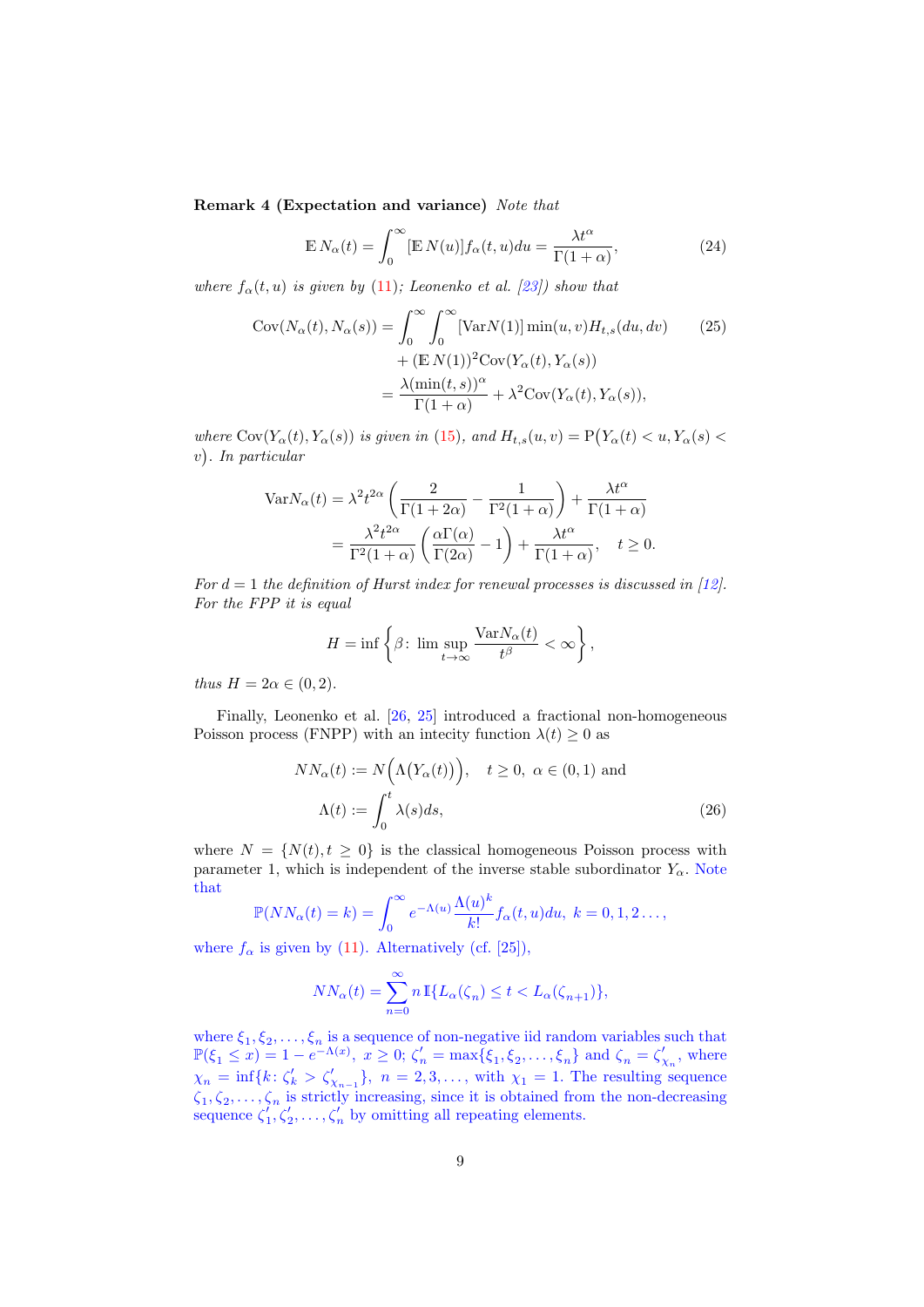## <span id="page-10-0"></span>4 Fractional risk processes

The risk process is of fundamental importance in insurance. Based on the inverse subordinator process  $Y(t)$  (cf. [\(4\)](#page-3-1)) we extend the classical risk process (also known as surplus process) and consider

<span id="page-10-2"></span>
$$
R_{\alpha}(t) := u + \mu \lambda (1 + \rho) Y_{\alpha}(t) - \sum_{i=1}^{N_{\alpha}(t)} X_i, \quad t \ge 0.
$$
 (27)

Here,  $u > 0$  is the initial capital relative to the number of claims per time unit (the Poisson parameter  $\lambda$ ) and the iid variables  $\{X_i\}, i \geq 1$  with mean  $\mu > 0$ model claim sizes.  $N_{\alpha}(t), t \geq 0$ , is an independent of  $\{X_i\}, i \geq 1$ , fractional Poisson process. The parameter  $\rho \geq 0$  is the safety loading; we demonstrate in Proposition [7](#page-10-1) below that the risk process  $(27)$  satisfies the net profit condition iff  $\rho > 0$  (cf. Mikosch [\[33,](#page-24-8) Section 4.1]), which is economically that the company will not necessarily go bankrupt iff  $\rho > 0$ .

<span id="page-10-3"></span>**Remark 5** Note that  $Y_1(t) = t$  for  $\alpha = 1$  so that the model [\(27\)](#page-10-2) extends the classical ruin process considered in risk theory.

It is essential in [\(27\)](#page-10-2) to observe that the counting process  $N_{\alpha}(t)$  and the payment process  $Y_\alpha(t)$  follow the same time scale. These coordinated, or harmonized clocks are essential, as otherwise the model would over-predict too many claims (too many premiums, respectively). As well, different clocks for these two processes violated the profit condition (cf. Proposition [7](#page-10-1) below).

The process for the non-homogeneous analogue of [\(27\)](#page-10-2) is

$$
R_{\alpha}(t) = u + \mu(1+\rho)\Lambda(Y_{\alpha}(t)) - \sum_{i=1}^{NN_{\alpha}(t)} X_i, \ t \ge 0.
$$

Remark 6 (Consistency with equivalence principle) A main motivation for considering the risk process  $(27)$  comes from the fact that the stochastic processes

$$
\sum_{i=1}^{N_{\alpha}(t)} X_i - \mu \lambda Y_{\alpha}(t), \quad t \ge 0
$$

and its non-homogeneous analogon

$$
\sum_{i=1}^{NN_{\alpha}(t)} X_i - \mu \Lambda(Y_{\alpha}(t)), \quad t \ge 0
$$

are martingales with respect to natural filtrations (cf. Proposition [7](#page-10-1) below).

It follows from this observation that the time change imposed by  $Y_\alpha$  does not affect or violate the net or equivalence principle. Further, the part of the risk process corresponding to the premium (i.e.,  $\mu \lambda Y_{\alpha}(t)$  without  $\rho$ , or by setting  $\rho = 0$ ) is the fair premium of the remaining claims process even under the fractional Poisson process.

<span id="page-10-1"></span>**Proposition 7** The fractional risk process  $R_{\alpha}(t)$  introduced in [\(27\)](#page-10-2) is a submartingale (martingale, supermartingale, resp.) for  $\rho > 0$  ( $\rho = 0$ ,  $\rho < 0$ , resp.) with respect to the natural filtration.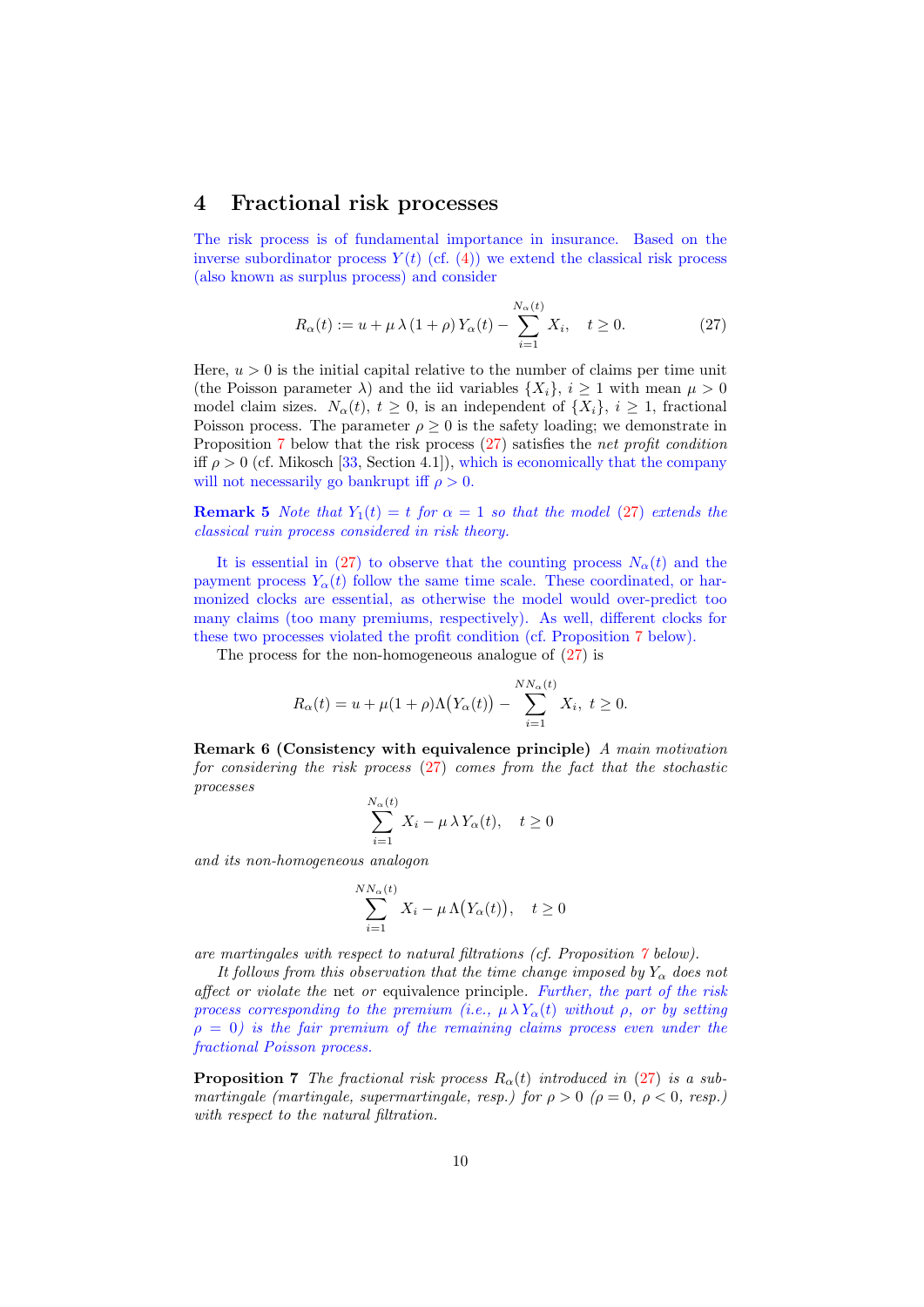**Proof.** Note that the compensated FPP  $N_{\alpha}(t) - \lambda Y_{\alpha}(t)$  is a martingale with respect to the filtration  $\mathcal{F}_t = \sigma(N_\alpha(s), s \le t) \vee \sigma(Y_\alpha(s), s \ge 0)$ , cf. [\[2\]](#page-22-3). We have

$$
\mathbb{E}[R_{\alpha}(t) - R_{\alpha}(s) | \mathcal{F}_{s}]
$$
\n
$$
= \mathbb{E}\left[\lambda\mu(1+\rho)Y_{\alpha}(t) - \sum_{i=1}^{N_{\alpha}(t)} X_{i} - \left(\lambda\mu(1+\rho)Y_{\alpha}(s) - \sum_{i=1}^{N_{\alpha}(s)} X_{i}\right) | \mathcal{F}_{s}\right]
$$
\n
$$
= \mathbb{E}\left[\left(\lambda\mu(1+\rho)(Y_{\alpha}(t) - Y_{\alpha}(s)) - \sum_{i=N_{\alpha}(s)+1}^{N_{\alpha}(t)} X_{i}\right) | \mathcal{F}_{s}\right]
$$
\n
$$
= \mathbb{E}\left[(\lambda\mu(1+\rho)(Y_{\alpha}(t) - Y_{\alpha}(s))) | \mathcal{F}_{s}\right] - \mathbb{E}\left[\mathbb{E}\left[\sum_{i=N_{\alpha}(s)+1}^{N_{\alpha}(t)} X_{i} | \mathcal{F}_{t}\right] | \mathcal{F}_{s}\right]
$$
\n
$$
= \mathbb{E}\left[(\lambda\mu(1+\rho)(Y_{\alpha}(t) - Y_{\alpha}(s))) | \mathcal{F}_{s}\right] - \mathbb{E}\left[(N_{\alpha}(t) - N_{\alpha}(s))\mu | \mathcal{F}_{s}\right]
$$
\n
$$
= \mu \mathbb{E}\left[(\lambda(1+\rho)(Y_{\alpha}(t) - Y_{\alpha}(s))) - (N_{\alpha}(t) - N_{\alpha}(s)) | \mathcal{F}_{s}\right]
$$
\n
$$
= -\mu \mathbb{E}\left[(N_{\alpha}(t) - \lambda Y_{\alpha}(t)) - (N_{\alpha}(s) - \lambda Y_{\alpha}(s)) | \mathcal{F}_{s}\right] + \lambda\mu\rho \mathbb{E}\left[Y_{\alpha}(t) - Y_{\alpha}(s)| \mathcal{F}_{s}\right]
$$
\n
$$
= \lambda\mu\rho \mathbb{E}\left[Y_{\alpha}(t) - Y_{\alpha}(s)| \mathcal{F}_{s}\right],
$$

since the compensated FPP is a martingale. Thus

$$
\mathbb{E}\left[R_{\alpha}(t) - R_{\alpha}(s) \mid \mathcal{F}_s\right] = \begin{cases} > 0 & \text{if } \rho > 0, \\ = 0 & \text{if } \rho = 0, \\ < 0 & \text{if } \rho < 0. \end{cases}
$$

This completes the proof.  $\blacksquare$ 

Remark 8 (Marginal moments of the risk process) The expectation and the covariance function of the process loss  $X_1 + \cdots + X_{N_{\alpha}(t)}$  in [\(27\)](#page-10-2) can be given as

$$
\mathbb{E}\sum_{i=1}^{N_{\alpha}(t)} X_i = \frac{\lambda t^{\alpha}}{\Gamma(1+\alpha)} \mathbb{E} X_i
$$
\n(28)

and, by employing [\[23\]](#page-23-7),

$$
\begin{split} \text{Cov} \left( \sum_{i=1}^{N_{\alpha}(t)} X_i, \sum_{i=1}^{N_{\alpha}(s)} X_i \right) &= \lambda t \, \mathbb{E} \, X_i^2 \frac{\lambda(\min(t, s))^{\alpha}}{\Gamma(1 + \alpha)} \\ &+ \left[ \lambda \, \mathbb{E} \, X_i^2 + \lambda^2 (\mathbb{E} \, X_i)^2 \right] \text{Cov}(Y_{\alpha}(t), Y_{\alpha}(s)), \end{split}
$$

where  $Cov(Y_\alpha(t), Y_\alpha(s))$  is given in [\(15\)](#page-5-1).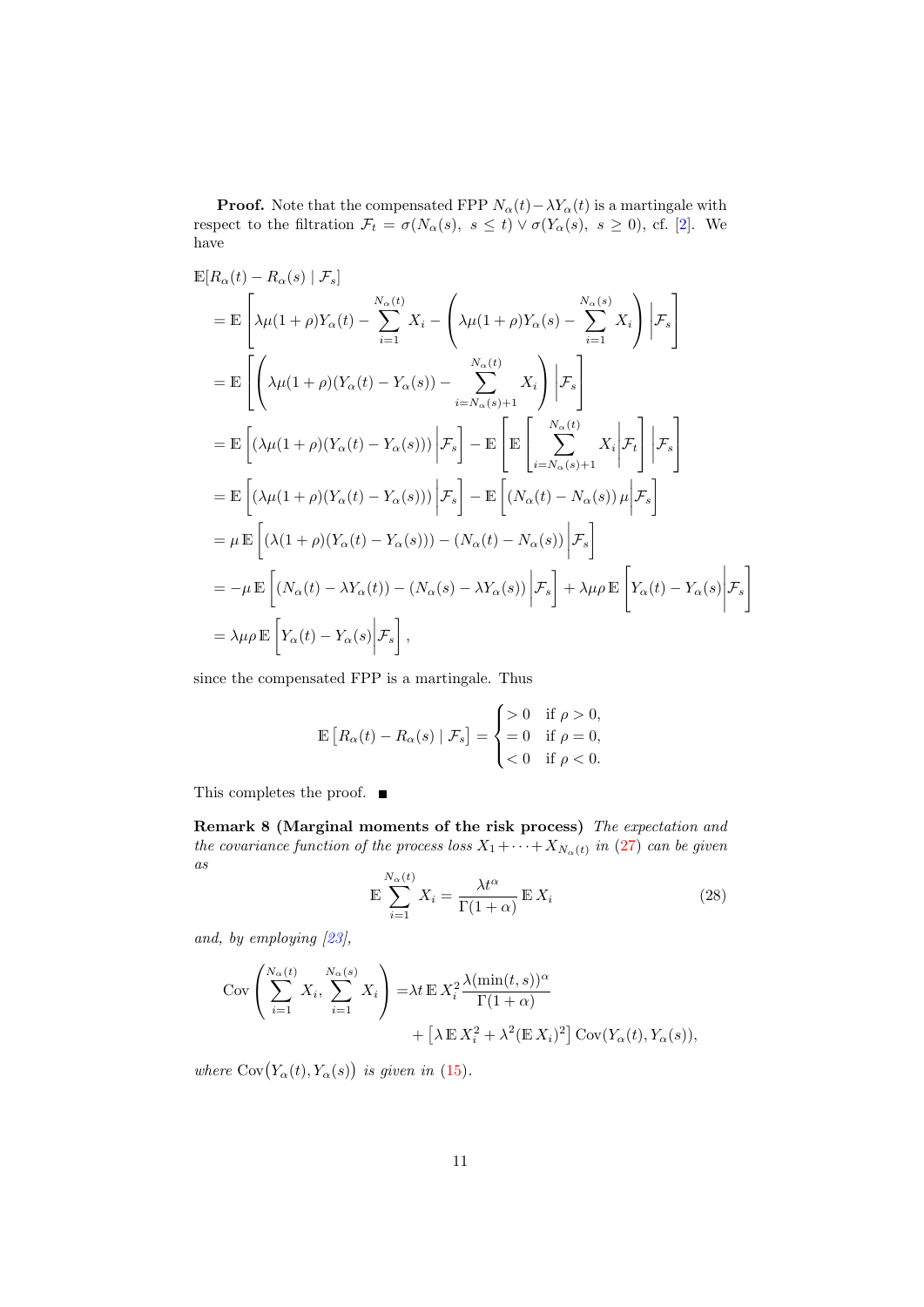#### 4.1 A variant of the surplus process

A seemingly simplified version of the surplus process [\(27\)](#page-10-2) is obtained by replacing the processes  $Y_{\alpha}(t)$  or  $\Lambda(Y_{\alpha}(t))$  by their expectations (explicitly given in  $(14)$  and to consider

<span id="page-12-0"></span>
$$
\tilde{R}_{\alpha}(t) = u + \mu \lambda (1 + \rho) \frac{t^{\alpha}}{\Gamma(1 + \alpha)} - \sum_{i=1}^{N_{\alpha}(t)} X_i, \quad t \ge 0,
$$
\n(29)

or, more generally,

$$
\tilde{R}_{\alpha}(t) = u + \mu \mathbb{E} \Lambda(Y_{\alpha}(t)) - \sum_{i=1}^{NN_{\alpha}(t)} X_i, \quad t \ge 0
$$

for the non-homogeneous process. As above, u is the initial capital,  $\mu$  is the constant premium rate and the sequence of iid random variables  $(X_i)_{i\geq 1}$  is independent of FFP  $N_{\alpha}(t)$ . The net profit condition, as formulated by Mikosch [\[33\]](#page-24-8), involves the expectation only. For this reason, the adapted surplus process [\(29\)](#page-12-0) satisfies Mikosch's net profit condition as well.

For  $\alpha = 1$  we have that  $Y_1(t) = t$  so that the simplified process [\(29\)](#page-12-0) coincides with the classical surplus process considered in insurance (cf. Remark [5\)](#page-10-3). However, the simplified risk process  $\tilde{R}_{\alpha}(t)$ , in general, is *not* a martingale unless  $\alpha = 1$  and  $\rho = 0$ , while  $R_{\alpha}(t)$  is martingale for any  $\alpha$  and  $\rho = 0$  by Proposition [7.](#page-10-1)

<span id="page-12-3"></span>Remark 9 (Time shift) The formula [\(29\)](#page-12-0) reveals an important property of the fractional Poisson process and the risk process  $R_{\alpha}(t)$ . Indeed, for small times t, there are more claims to be expected under the FPP regime, as

$$
\frac{t^{\alpha}}{\Gamma(1+\alpha)} > t \quad \text{for } t \text{ small.}
$$

The inequality reverses for later times. This means that the premium income rate decays later. The time change imposed by FPP postpones claims to later times — another feature of the fractional Poisson process and a consequence of the martingale property.

However, the premium income is  $\lambda \mu t$  in a real world situation. For this we conclude that the FPP can serve as a stress test for insurance companies within a small, upcoming time horizon.

## <span id="page-12-2"></span>4.2 Long range dependence of risk process  $R_{\alpha}(t)$

In this section, we discuss the long range dependency property (LRD property, see Definition [2\)](#page-6-3) of the risk process  $R_{\alpha}(t)$ .

**Proposition 10** The covariance structure of risk process  $R<sub>o</sub>(t)$  is given by

<span id="page-12-1"></span>
$$
Cov(R_{\alpha}(t), R_{\alpha}(s)) = \mu^{2} \lambda^{2} \rho^{2} Cov(Y_{\alpha}(t), Y_{\alpha}(s)) + \frac{\lambda(\mathbb{E} X_{i}^{2}) s^{\alpha}}{\Gamma(1+\alpha)}, \ s \leq t. \tag{30}
$$

Further, the variance of  $R_{\alpha}(t)$  is

$$
Var(R_{\alpha}(t)) = \mu^{2} \lambda^{2} \rho^{2} Var(Y_{\alpha}(t)) + \frac{\lambda (E X_{i}^{2}) t^{\alpha}}{\Gamma(1+\alpha)}.
$$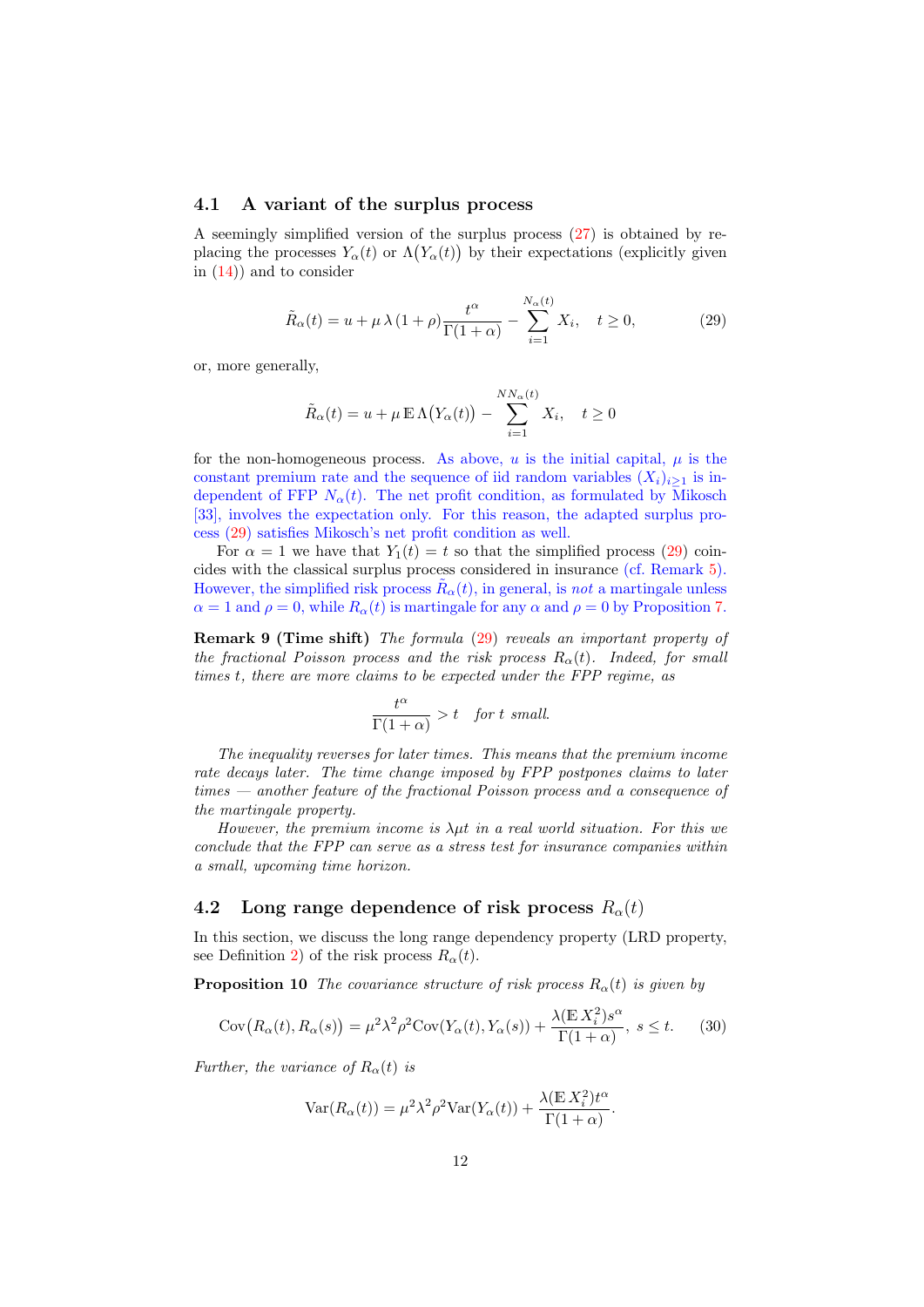**Proof.** For  $s \le t$ , we have  $N_{\alpha}(s) \le N_{\alpha}(t)$ .

$$
Cov\left(\sum_{i=1}^{N_{\alpha}(t)} X_i, \sum_{j=1}^{N_{\alpha}(s)} X_j\right)
$$
  
\n
$$
= \mathbb{E}\left(\sum_{i=1}^{\infty} \sum_{j=1}^{\infty} X_i X_j I\{N_{\alpha}(s) \ge j, N_{\alpha}(t) \ge i\}\right) - (\mathbb{E} X_i)^2 \mathbb{E}(N_{\alpha}(t)) \mathbb{E}(N_{\alpha}(s))
$$
  
\n
$$
= \mathbb{E}\left(\sum_{j=1}^{\infty} X_j^2 I\{N_{\alpha}(s) \ge j\}\right) + \mathbb{E}\left(\sum_{i \ne j} X_i X_j I\{N_{\alpha}(s) \ge j, N_{\alpha}(t) \ge i\}\right)
$$
  
\n
$$
- (\mathbb{E} X_i)^2 \mathbb{E}(N_{\alpha}(t)) \mathbb{E}(N_{\alpha}(s))
$$
  
\n
$$
= \mathbb{E}(X_j^2) \sum_{j=1}^{\infty} P(N_{\alpha}(s) \ge j)
$$
  
\n
$$
+ (\mathbb{E} X_i)^2 \left(\sum_{i=1}^{\infty} \sum_{j=1}^{\infty} P(N_{\alpha}(s) \ge j, N_{\alpha}(t) \ge i) - \sum_{j=1}^{\infty} P(N_{\alpha}(s) \ge j)\right)
$$
  
\n
$$
- (\mathbb{E} X_i)^2 \mathbb{E}(N_{\alpha}(t)) \mathbb{E}(N_{\alpha}(s))
$$
  
\n
$$
= \mathbb{E}(X_i^2) \mathbb{E} N_{\alpha}(s) + (\mathbb{E} X_i)^2 \mathbb{E}(N_{\alpha}(t)) \mathbb{E}(N_{\alpha}(s))
$$
  
\n
$$
= \mathbb{E}(X_i^2) \mathbb{E} N_{\alpha}(s) + (\mathbb{E} X_i)^2 \mathbb{E}(N_{\alpha}(t)) \mathbb{E}(N_{\alpha}(s))
$$
  
\n
$$
= \mathbb{E}(X_i^2) \mathbb{E} N_{\alpha}(s) + (\mathbb{E} X_i)^2 \mathbb{C}ov}(N_{\alpha}(t), N_{\alpha}(s)) - (\mathbb{E} X_i)^2 \mathbb{E} N_{\alpha}(s)
$$
  
\n
$$
= \text{Var}(X_i)
$$

Further,

$$
Cov\left(Y_{\alpha}(s), \sum_{i=1}^{N_{\alpha}(t)} X_i\right) = \mathbb{E}\left(Y_{\alpha}(s) \sum_{i=1}^{N_{\alpha}(t)} X_i\right) - \mathbb{E}(Y_{\alpha}(s)) \mathbb{E}\left(\sum_{i=1}^{N_{\alpha}(t)} X_i\right)
$$

$$
= \mathbb{E}\left(\mathbb{E}\left(Y_{\alpha}(s) \sum_{i=1}^{N_{\alpha}(t)} X_i | Y_{\alpha}(s), N_{\alpha}(t)\right)\right)
$$

$$
- \mu \lambda \mathbb{E}(Y_{\alpha}(s)) \mathbb{E}(Y_{\alpha}(t))
$$

$$
= \mu \mathbb{E}(Y_{\alpha}(s)N_{\alpha}(t)) - \mu \lambda \mathbb{E}(Y_{\alpha}(s)) \mathbb{E}(Y_{\alpha}(t))
$$

$$
= \mu \lambda \mathbb{E}(Y_{\alpha}(s)Y_{\alpha}(t)) - \mu \lambda \mathbb{E}(Y_{\alpha}(s)) \mathbb{E}(Y_{\alpha}(t))
$$

$$
= \mu \lambda \text{Cov}((Y_{\alpha}(t), Y_{\alpha}(s))
$$

Similarly,

$$
Cov\left(Y_{\alpha}(t), \sum_{i=1}^{N_{\alpha}(s)} X_i\right) = \mu \lambda Cov((Y_{\alpha}(t), Y_{\alpha}(s))).
$$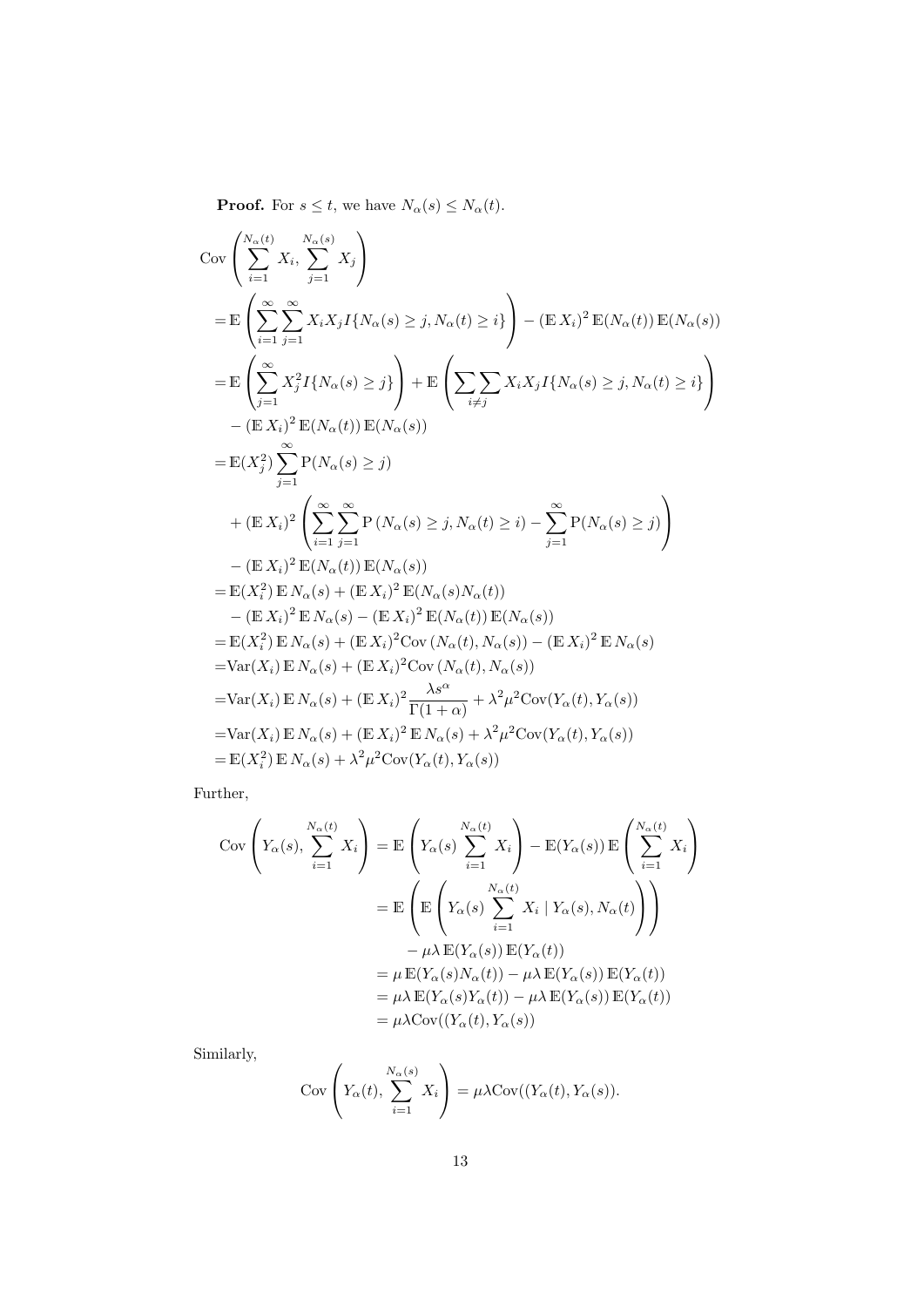Finally,

$$
Cov(R_{\alpha}(t), R_{\alpha}(s)) = \mu^{2} \lambda^{2} (1+\rho)^{2} Cov((Y_{\alpha}(t), Y_{\alpha}(s)))
$$
  
\n
$$
- \mu \lambda (1+\rho) Cov\left(Y_{\alpha}(s), \sum_{i=1}^{N_{\alpha}(t)} X_{i}\right)
$$
  
\n
$$
- \mu \lambda (1+\rho) Cov\left(Y_{\alpha}(t), \sum_{i=1}^{N_{\alpha}(s)} X_{i}\right)
$$
  
\n
$$
+ Cov\left(\sum_{i=1}^{N_{\alpha}(t)} X_{i}, \sum_{j=1}^{N_{\alpha}(s)} X_{j}\right)
$$
  
\n
$$
= \mu^{2} \lambda^{2} ((1+\rho)^{2} - 2(1+\rho) + 1) Cov((Y_{\alpha}(t), Y_{\alpha}(s)))
$$
  
\n
$$
+ \mathbb{E}(X_{i}^{2}) \mathbb{E} N_{\alpha}(s)
$$
  
\n
$$
= \mu^{2} \lambda^{2} \rho^{2} Cov((Y_{\alpha}(t), Y_{\alpha}(s)) + \mathbb{E}(X_{i}^{2}) \mathbb{E} N_{\alpha}(s))
$$
  
\n
$$
= \mu^{2} \lambda^{2} \rho^{2} Cov(Y_{\alpha}(t), Y_{\alpha}(s)) + \frac{\lambda(\mathbb{E} X_{i}^{2}) s^{\alpha}}{\Gamma(1+\alpha)},
$$

which completes the proof.  $\blacksquare$ 

Next, we show that the risk process  $R_{\alpha}(t)$  has the LRD property.

**Proposition 11** The process  $R_{\alpha}(t)$  has LRD property for all  $\alpha \in (0, 1)$ .

Proof. Note that

$$
\operatorname{Var}(R_{\alpha}(t)) = \mu^{2} \lambda^{2} \rho^{2} \operatorname{Var}(Y_{\alpha}(t)) + \frac{\lambda(\mathbb{E} X_{i}^{2}) t^{\alpha}}{\Gamma(1+\alpha)}
$$

$$
\sim \mu^{2} \lambda^{2} \rho^{2} d(\alpha) t^{2\alpha} \text{ as } t \to \infty.
$$

For fixed s and large t with  $(16)$  and  $(30)$ , it follows

$$
Cor(R_{\alpha}(t), R_{\alpha}(s)) = \frac{\mu^{2} \lambda^{2} \rho^{2} Cov(Y_{\alpha}(t), Y_{\alpha}(s)) + \frac{\lambda (E X_{i}^{2}) s^{\alpha}}{\Gamma(1+\alpha)}}{\sqrt{Var(R_{\alpha}(t))} \sqrt{Var(R_{\alpha}(s))}}
$$

$$
\sim \frac{\left[\frac{-\alpha s^{\alpha+1} t^{\alpha-1}}{\Gamma(\alpha)\Gamma(2+\alpha)} + \dots + s^{2\alpha} B(1+\alpha, \alpha)\right] \mu^{2} \lambda^{2} \rho^{2} + \frac{\lambda (E X_{i}^{2}) s^{\alpha}}{\Gamma(1+\alpha)}}{\sqrt{Var(R_{\alpha}(s))} \mu \lambda \rho \sqrt{d(\alpha)} t^{\alpha}}
$$

$$
\sim \frac{\mu^{2} \lambda^{2} \rho^{2} B(1+\alpha, \alpha) s^{2\alpha} + \frac{\lambda (E X_{i}^{2}) s^{\alpha}}{\Gamma(1+\alpha)}}{ \mu \lambda \rho \sqrt{d(\alpha)} \sqrt{Var(R_{\alpha}(s))}} t^{-\alpha}.
$$

Hence the process  $R_{\alpha}(t)$  has LRD property in view of [\(18\)](#page-6-1).

## 4.3 Ruin probabilities

We are interested in the marginal distributions of the stochastic processes

<span id="page-14-1"></span>
$$
\underline{R}_{\alpha}(t) := \inf_{0 \le s \le t} \{ R_{\alpha}(s) \} \text{ and } \psi_{\alpha}(v,t) := \mathcal{P} \{ \underline{R}_{\alpha}(t) \le v \},\tag{31}
$$

which generalize the classical ruin probability  $\psi(0, t)$  ( $\alpha = 1$ ).

<span id="page-14-0"></span>We demonstrate next that the ruin probability for the classical and fractional Poisson process coincide.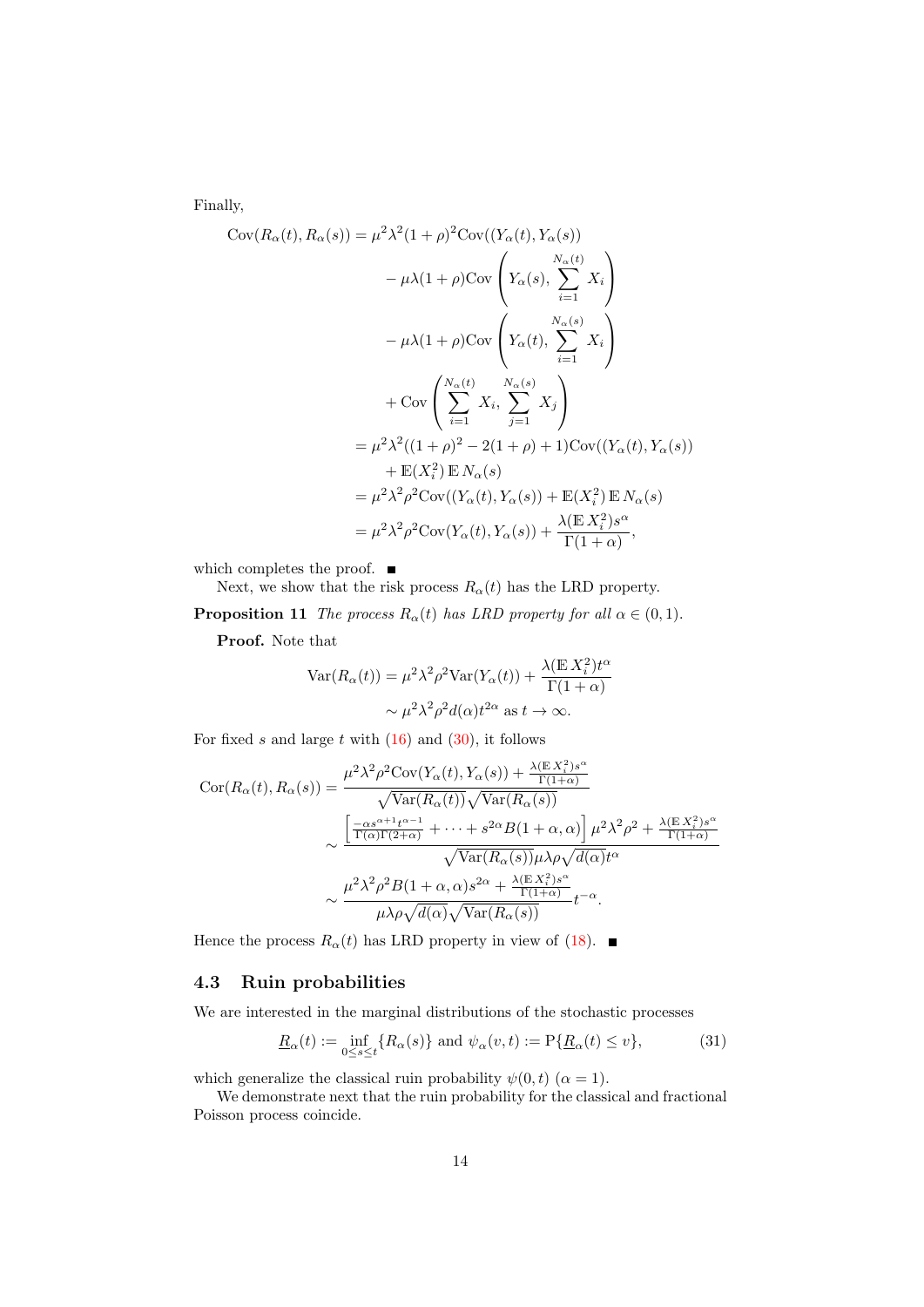Lemma 12 It holds that

$$
\psi(v) := \lim_{t \to \infty} \psi_{\alpha}(v, t)
$$

is independent of  $\alpha$  and coincides with the classical ruin probability.

**Proof.** It holds that  $P(L_\alpha(t) \leq 0) = 0$  (the emphasis being here that 0 does not concentrate measure,  $P(L_\alpha(t) = 0) = 0$ . The inverse process  $Y_\alpha$  is continuous (cf. the discussion after  $(11)$  and Figure [2](#page-7-3) for illustration), almost surely strictly increasing without jumps and hence the range of  $Y_{\alpha}(\cdot)$  is  $\mathbb{R}_{\geq 0}$ almost surely. The composition  $N_{\alpha}(t) = N(Y_{\alpha}(t))$  thus attains every value as well, as the non-fractional (classical) process  $R(\cdot)$ .

Note that if there exists

$$
B(\cdot) = \Lambda^{(-1)}(\cdot),\tag{32}
$$

then ruin probability for non-homogeneous processes can be reduced to the ruin probability for homogeneous one via formulae:

$$
R_{\alpha}(t) = u + \mu \Lambda(Y_{\alpha}(t)) - \sum_{i=1}^{NN_{\alpha}(t)} X_i = RH(\Lambda^{(-1)}(t)),
$$
  
\n
$$
RH(t) := u + \mu \lambda Y_{\alpha}(t) - \sum_{i=1}^{N_{\alpha}(t)} X_i, t \ge 0,
$$

and hence

$$
P\{R(s) \le v, \ 0 \le s \le t\} = P\{RH(s) \le v, \ 0 \le s \le \Lambda(t)\}.
$$

<span id="page-15-2"></span>We thus have the following corollary.

Corollary 13 (to Lemma [12\)](#page-14-0) The assertions of Lemma [12](#page-14-0) hold even for the fractional (FPP) and non-homogeneous process, provided that  $\Lambda(\cdot)$  is unbounded.

# <span id="page-15-0"></span>5 Premiums based on the fractional Poisson processes

Risk measures are designed to quantify the risk associated with a random, R-valued random variable  $Z \in \mathcal{Z}$  and they are employed to compute insurance premiums. In what follows we consider risk measures on  $\mathcal{Z} = L^p$  for an appropriate  $p \in [1,\infty]$  and use them to express the average capital for a bailout after ruin for the fractional Poisson process and to compare premiums related to the classical and fractional Poisson process.

<span id="page-15-3"></span>Definition 14 (Coherent measures of risk, cf. [\[3\]](#page-22-4)) Let  $\mathcal Z$  be an appropriate Banach space of random variables. A risk functional is a convex mapping  $\rho \colon \mathcal{Z} \to \mathbb{R}, \text{ where}$ 

<span id="page-15-1"></span>(i)  $\rho(\lambda Z) = \lambda \rho(Z)$  whenever  $\lambda > 0$  and  $Z \in \mathcal{Z}$  (positive homogeneity), (ii)  $\rho(Z+c) = \rho(Z) + c$  whenever  $c \in \mathbb{R}$  (cash invariance),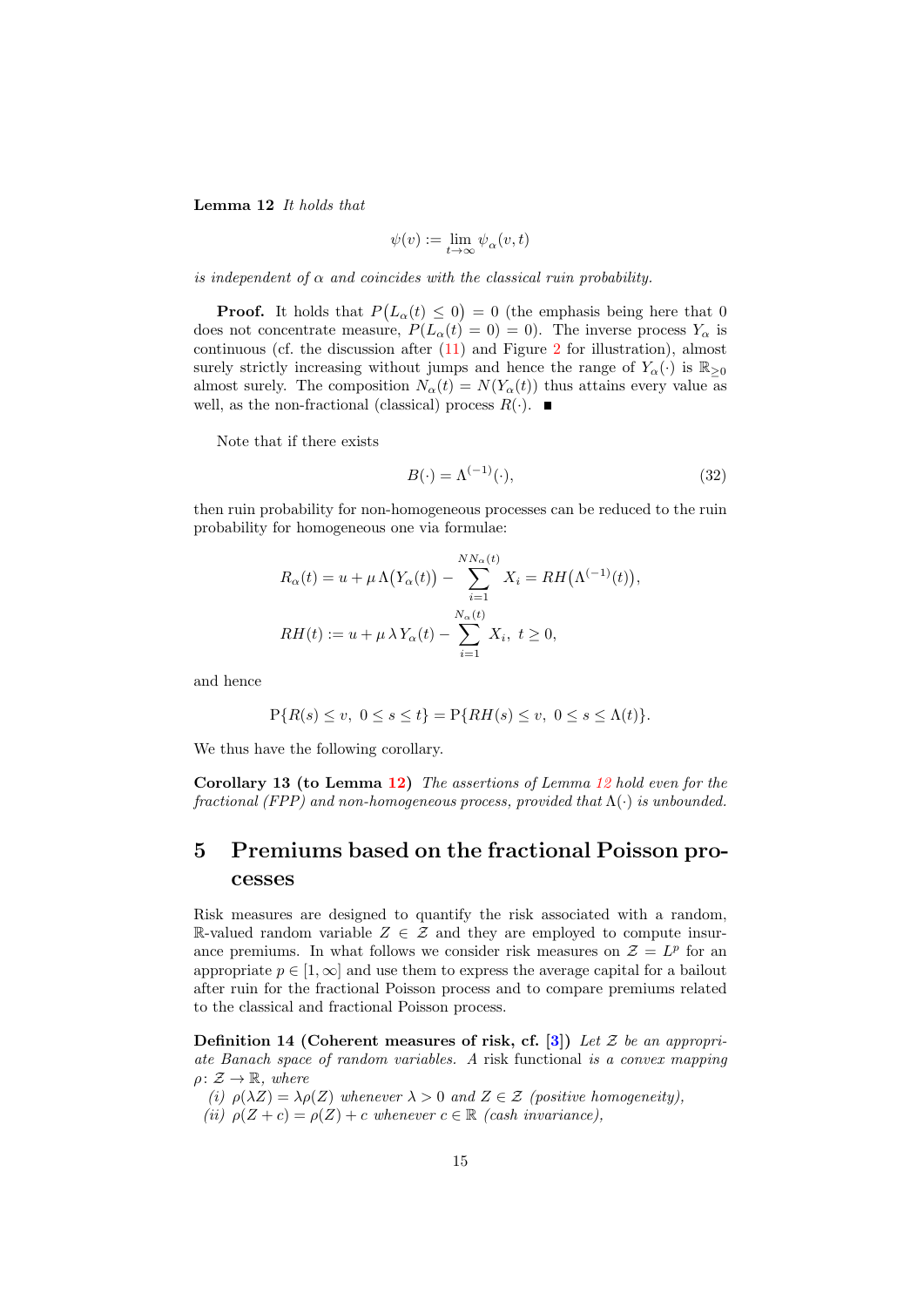<span id="page-16-0"></span>(iii)  $\rho(Z) \leq \rho(Y)$  for  $Z \leq Y$  a.s. (monotonicity), and (iv)  $\rho(Z+Y) \leq \rho(Z) + \rho(Y)$  (subadditivity) for every  $Z, Y \in \mathcal{Z}$ .

The most prominent risk functional is the Average Value-at-Risk, as any other, law-invariant risk functional satisfying  $(i)$ – $(iv)$  above can be expressed by AV@Rs (see Kusuoka [\[19\]](#page-23-11)):

Definition 15 (Average Value-at-Risk) The Average Value-at-Risk at risk level  $\beta \in (0,1)$  is the functional

$$
\mathsf{AV@R}_{\beta}(Z) := \frac{1}{1-\beta} \int_{\beta}^{1} F_Z^{-1}(u) \mathrm{d}u, \qquad Z \in \mathcal{Z},
$$

where  $F_Z^{-1}(u) := \text{VaR}_u(Z) := \inf \{ z \in \mathbb{R} : P(Z \leq z) \geq u \}$  is the Value-at-Risk (quantile function) at level  $u \ (u \in [0,1])$ .

An equivalent expression for the Average Value-at-Risk, which will be useful later, is the formula

$$
AV@R_{\beta}(Z) = \mathbb{E}\left[Z \mid Z \ge V@R_{\beta}(Z)\right]
$$
\n(33)

derived in [\[34\]](#page-24-9).

## 5.1 Bailout after ruin

The probability of ruin introduced in [\(31\)](#page-14-1) describes the probability of bankruptcy of an insurance company based on the surplus process. The quantity does not reveal any information of how much capital is required to recover the company after ruin. This can be accomplished by considering the random variable

$$
\underline{R}_\alpha:=\inf_{t\geq 0}\underline{R}_\alpha(t)
$$

in an infinite time horizon with corresponding distribution (ruin probability)

<span id="page-16-1"></span>
$$
\psi(v) := P\{\underline{R}_{\alpha} \le v\}.\tag{34}
$$

In this setting, the average capital required to recover the company from bankruptcy (i.e, conditional on bankruptcy) is

<span id="page-16-2"></span>
$$
\kappa_{\alpha}(v) := - \mathbb{E}\left(\underline{R}_{\alpha} \mid \underline{R}_{\alpha} \le v\right). \tag{35}
$$

By involving the ruin probability [\(34\)](#page-16-1) the average capital required to recover from bankruptcy thus is

<span id="page-16-3"></span>
$$
\kappa_{\alpha}(v) = -\mathbb{E}\left(\underline{R}_{\alpha} \mid \underline{R}_{\alpha} \le v\right) = \mathsf{AV@R}_{1-\psi(v)}\left(-\underline{R}_{\alpha}\right),\tag{36}
$$

where the risk level involves  $\psi(v)$ , the cdf [\(34\)](#page-16-1). We shall discuss this quantity in the limiting case corresponding to large companies, for which claims occur instantaneously.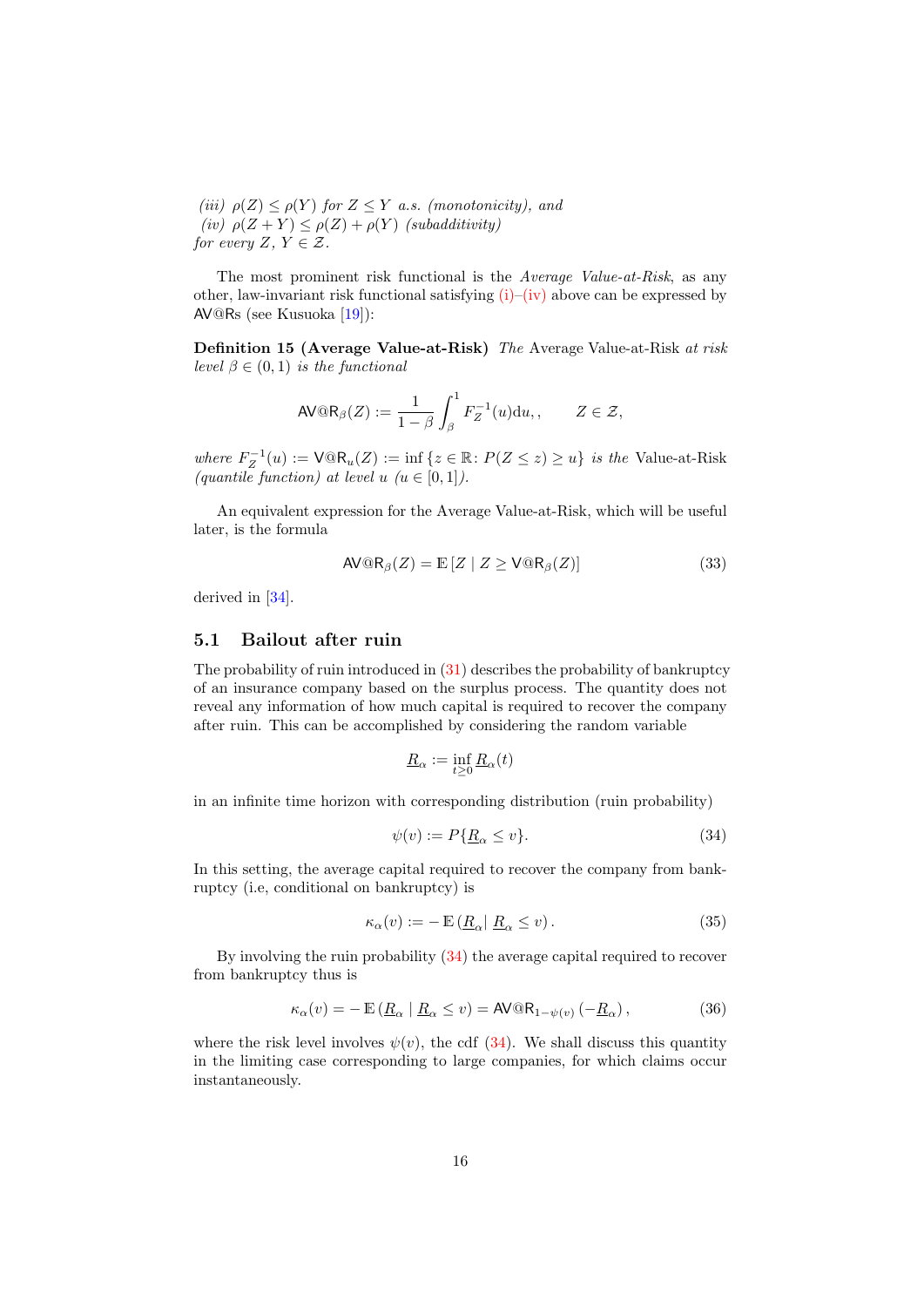It is well-known that the compensated Poisson process converges to the Wiener process weakly (in distribution, cf. [\[11\]](#page-23-12)), that is

$$
\left(\frac{N_t - \lambda t}{\lambda}\right)_{t \in [0,T]} \xrightarrow[\lambda \to \infty]{} (W_t)_{t \in [0,T]} \tag{37}
$$

and thus more generally for the risk process (based on Wald's formula)

$$
\frac{1}{\lambda \cdot \mathbb{E} X^2} \left( \lambda u + \lambda \mu (1 + \rho) t - \sum_{j=1}^{N_t} X_j \right)_{t \in [0, T]}
$$
\n
$$
\xrightarrow[\lambda \to \infty]{} \left( \frac{u}{\mathbb{E} X^2} + W_t + \frac{\mu \rho}{\mathbb{E} X^2} t \right)_{t \in [0, T]},
$$
\n(38)

which is a Brownian motion with drift

<span id="page-17-2"></span><span id="page-17-0"></span>
$$
\delta := \rho \frac{\mu}{\mathbb{E} X^2} \tag{39}
$$

started at

$$
u_0 := \frac{u}{\mathbb{E} X^2}.
$$

<span id="page-17-1"></span>We shall refer to the process  $(38)$  as the *limiting case* of the risk process.

**Lemma 16** The average capital after ruin defined in  $(35)$  can be recovered by

$$
\kappa_{\alpha}(v) = \frac{1}{\psi(v)} \int_{v}^{\infty} \psi(-u) \mathrm{d}u;
$$

in particular,

$$
\kappa := \kappa_{\alpha}(0) = \frac{1}{\psi(0)} \int_0^{\infty} \psi(-u) \mathrm{d}u.
$$

**Proof.** The proof is an immediate consequence of  $(36)$  and the fact that

$$
\mathbb{E}\,Z = \int_0^\infty P(Z > z) \mathrm{d}z,
$$

valid for every non-negative random variable,  $Z \geq 0$  a.s. and applied to  $Z := \underline{R}_{\alpha}$ here.  $\blacksquare$ 

Remark 17 (Relation to the fractional Poisson process) It is an essential consequence of Lemma [12](#page-14-0) that the average capital to recover from ruin is independent of  $\alpha$  in a regime driven by the fractional Poisson process.

**Theorem 18 (The limiting case)** The capital requirement  $\kappa(v)$  defined in [\(35\)](#page-16-2) is independent of u and it holds that

<span id="page-17-3"></span>
$$
\kappa(v) = -v + \frac{\mathbb{E} X^2}{2\rho \mu}.
$$
\n(40)

Proof. We infer from Borodin and Salminen [\[9,](#page-22-5) Eq. (1.2.4)] that

<span id="page-17-4"></span>
$$
P\left\{\inf_{t>0} W_t + u_0 + \delta t \le v\right\} = P_{u_0} \left\{\inf_{t>0} W_t + \delta t \le v\right\} = e^{2\delta(v-u_0)}\tag{41}
$$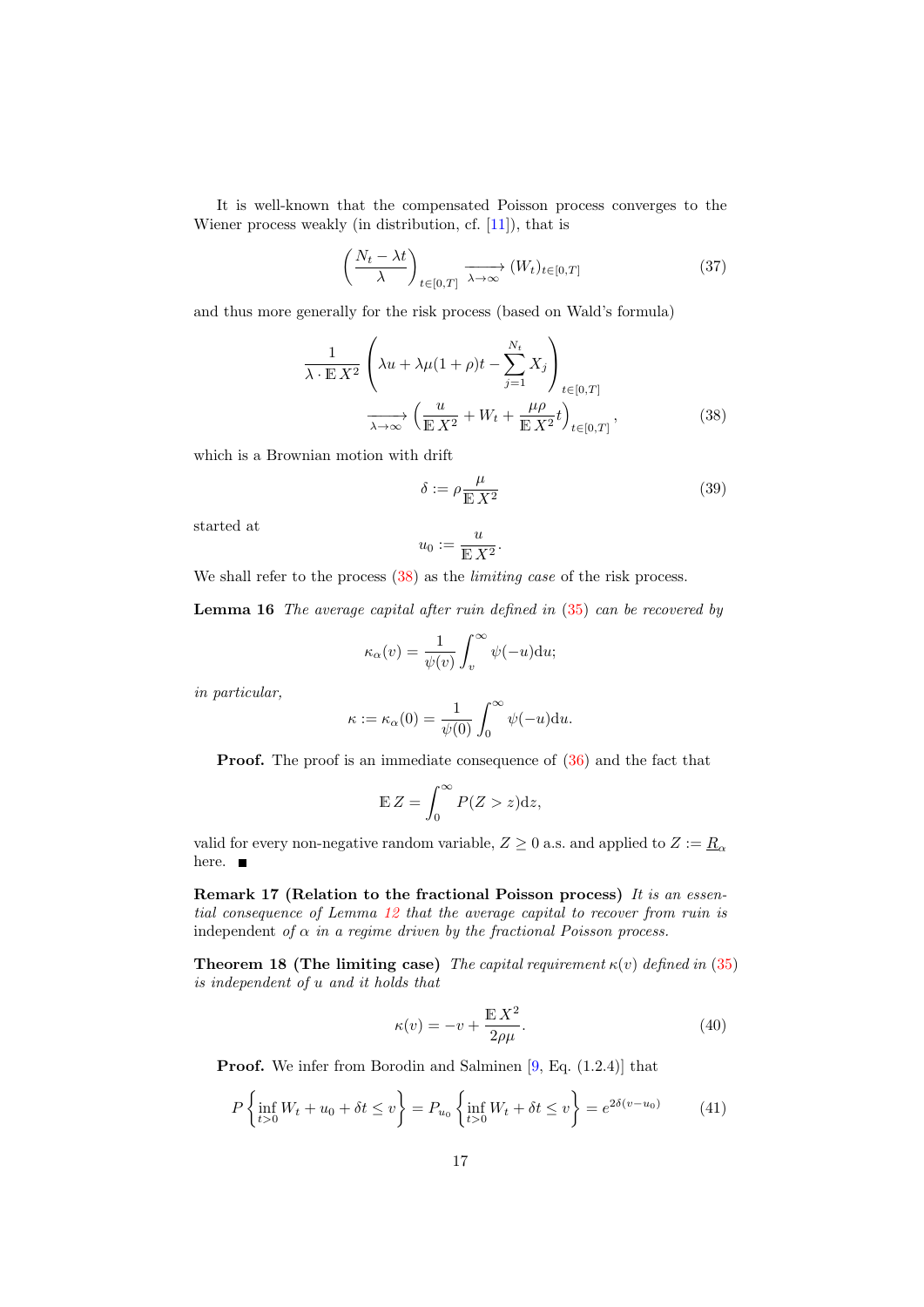so that the random variable  $Z := \sup\{W_t - \delta t : t > 0\}$  is exponentially distributed with rate 2δ. It follows that  $P(Z \ge x \mid Z \ge x_0) = e^{-2\delta(x-x_0)}$  and, by Lemma [16,](#page-17-1) the Average Value-at-Risk is

$$
\kappa(v) = -\mathbb{E}_{u_0}(Z \mid Z \le v) = -v + \int_0^\infty \frac{e^{-2\delta y} dy}{e^{-2\delta v}} = -\left(v - \frac{1}{2\delta}\right).
$$

The result follows by substituting [\(39\)](#page-17-2) for  $\delta$ .

**Remark 19 (Units)** Note that  $X$  is measured in monetary units  $(\hat{\mathbf{s}}, say)$ . Then the unit of  $\delta = \frac{1}{2\rho} \frac{\mathbb{E} X^2}{\mathbb{E} X}$  is in the same monetary unit as well, which identifies [\(40\)](#page-17-3) as a relevant economic quantity.

**Remark 20 (Premium loadings,**  $\rho$ ) The premium loading  $\rho$  is in the de-nominator of [\(40\)](#page-17-3). As a consequence, the capital injection required in case after ruin is much higher for small premium loadings. Although evident from economic perspective, this is a plea for sufficient premium loadings and it is not possible to recover a company in a competitive market where premium margins are not sufficient.

Corollary 21 The average capital required to recover a firm from ruin is

<span id="page-18-0"></span>
$$
\kappa = \kappa(0) = \frac{\mathbb{E} X^2}{2\rho \mathbb{E} X},\tag{42}
$$

even if the underlying risk process is driven by the fractional (FPP) or nonhomogeneous Poisson process, provided that  $\Lambda(\cdot)$  is unbounded.

**Proof.** The process [\(27\)](#page-10-2) with  $\rho = 0$  is symmetric and in the limit thus is a time-changed Brownian motion. As in Corollary [13](#page-15-2) it is thus sufficient to recall that the range of the process  $Y_{\alpha}(t)$  is  $\mathbb{R}_{>0}$  almost surely.

**Remark 22** A further example of a risk functional satisfying the axioms  $(i)$ [\(iv\)](#page-16-0) in Definition [14](#page-15-3) is the proportional Hazard risk measure (cf. Young  $\left[45\right]$ ), which can be stated as

$$
\rho_c(Z) := \int_0^\infty F_Z(y)^c dy
$$

for a non-negative random variable  $Y \geq 0$  and a parameter  $c \in (0, 1)$ .

The random variable  $Z = \sup_{t>0} W_t - \delta t$  is exponentially distributed by [\(41\)](#page-17-4). The proportional Hazard risk corresponding to the average capital required to recover a company thus is

$$
\kappa_c:=\int_0^\infty F_Z^c(y)dy=\int_0^\infty e^{-2\delta cy}dy=\frac{1}{2\delta c}=\frac{1}{c}\frac{\mathbb{E}\,X^2}{2\rho\,\mathbb{E}\,X}=\frac{\kappa}{c},
$$

a simple multiple of [\(42\)](#page-18-0).

## 5.2 The natural relation of the fractional Poisson process to the Entropic Value-at-Risk

The premium of an insurance contract with random payoff  $X \in \mathcal{Z}$  based on a risk functional  $\rho$  is

<span id="page-18-1"></span>
$$
\rho(X). \tag{43}
$$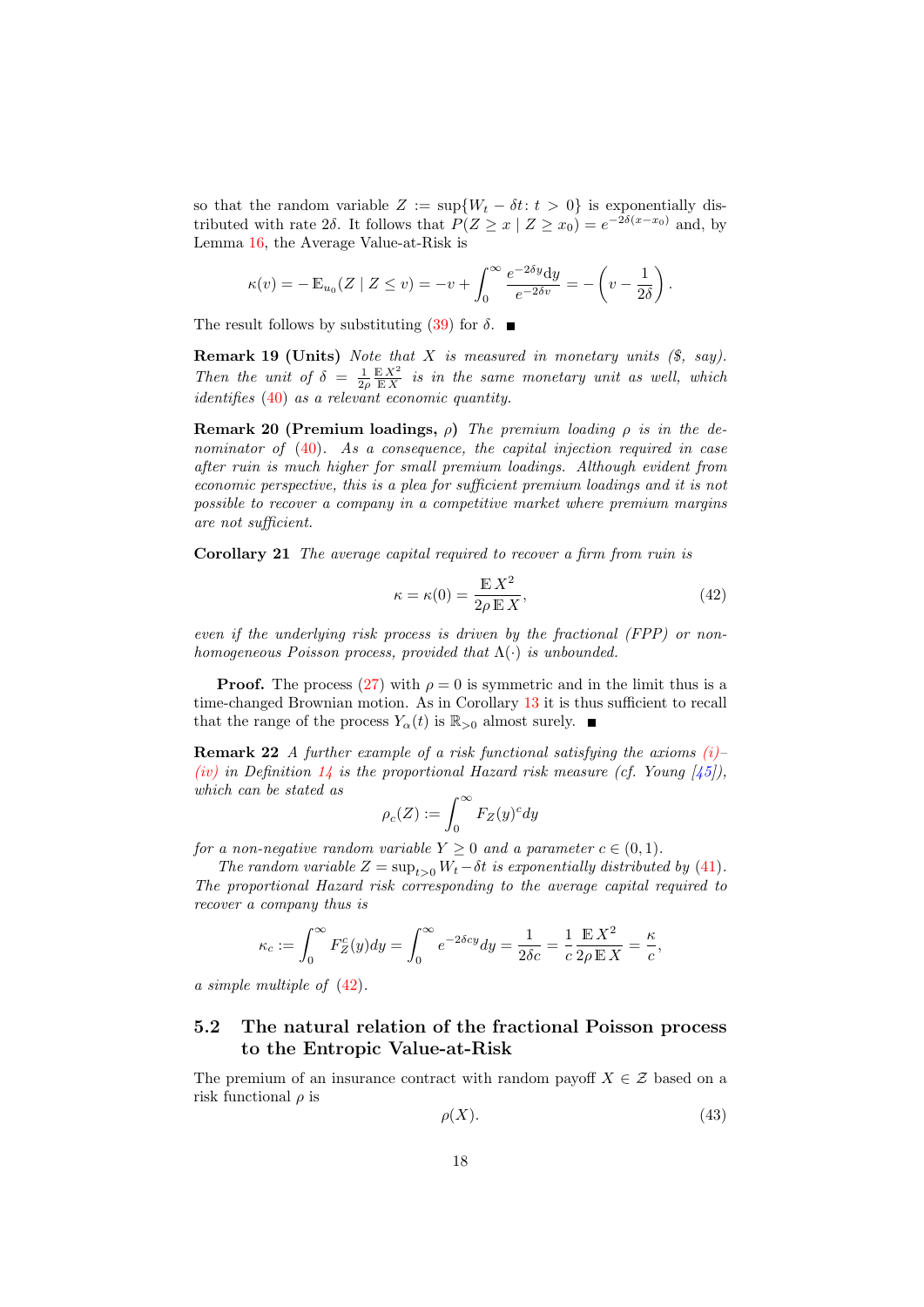This assignment does not take dependencies into account. The fractional Poisson process has an incorporated, natural dependency structure (cf. Section [4,](#page-10-0) in particular [4.2](#page-12-2) above) and so it is natural to choose

<span id="page-19-0"></span>
$$
\rho\left(\frac{1}{n}\sum_{i=1}^{n}X_i\right) \tag{44}
$$

as a fair premium in a regime, where dependencies cannot be neglected; by convexity of the risk functional  $\rho$  (cf. [\(i\)](#page-15-1) and [\(iv\)](#page-16-0) in Definition [14\)](#page-15-3), the premium [\(43\)](#page-18-1) is more expensive than [\(44\)](#page-19-0). In a regime base on the fractional Poisson process, the claims up to time t are  $N_{\alpha}(t)$  and thus the quantity

$$
S_{N_{\alpha}(t)} := X_1 + \cdots + X_{N_{\alpha}(t)}
$$

is of particular interest.

The Entropic Value-at-Risk has natural features, which combine usefully with the fractional Poisson process.

**Definition 23** For an R-valued random variable  $Z \in \mathcal{Z}$ , the entropic Value-at-Risk at risk level  $\kappa \in [0,1)$  is

$$
\mathsf{EV@R}_\kappa(Z) := \sup \left\{ \mathbb{E} \, YZ \colon Y \ge 0, \mathbb{E} \, Y = 1 \, \text{ and } \, \mathbb{E} \, Y \log Z \le \frac{1}{1-\kappa} \right\}.
$$

The Entropic Value-at-Risk derives its name from the constraint  $E Y \log Y$ , which is the entropy. The convex conjugate (i.e., the dual representation, cf. [\[1\]](#page-22-6)) of the Entropic Value-at-Risk is given by

<span id="page-19-1"></span>
$$
\text{EV@R}_{\kappa}(Z) := \inf \left\{ \frac{1}{h} \ln \frac{1}{1 - \kappa} \mathbb{E} e^{hZ} : h > 0 \right\}.
$$
 (45)

The representation [\(45\)](#page-19-1) bases the Entropic Value-at-Risk on the moment generating function. This function is explicitly available for the fractional Poisson process. This allows evaluating

$$
\mathsf{EV@R}\left(X_{1} + \cdots + X_{N_{\alpha}(t)}\right)
$$

for specific  $t > 0$  based on the fractional Poisson process by a minimization exercise with a single variable via [\(45\)](#page-19-1).

Proposition 24 (Moment generating function) Assume that the random variables  $X_1, X_2, \ldots$  are iid. Then the moment generating function of the process loss  $X_1 + \cdots + X_{N_\alpha(t)}$  with respect to the fractional Poisson process up to time t is given explicitly by

<span id="page-19-2"></span>
$$
\mathbb{E}\left[e^{h(X_1+\cdots+X_{N_\alpha(t)})}\right] = E_\alpha\Big(\lambda t^\alpha \big(\varphi_X(h)-1\big)\Big),\tag{46}
$$

where  $\varphi_X$  is the moment generating function of  $X_1$ ,  $\varphi_X(h) := \mathbb{E} e^{hX}$ .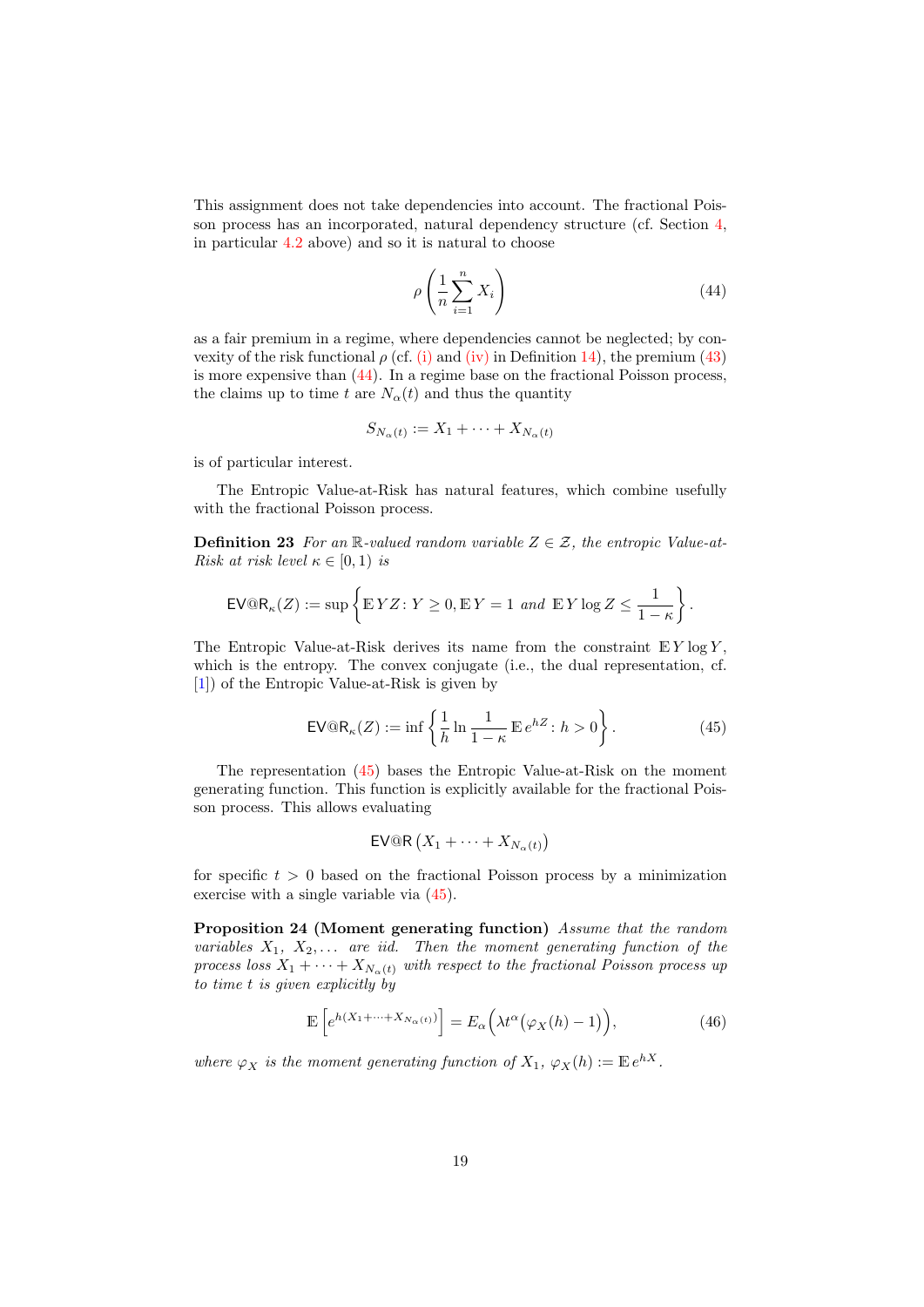**Proof.** can be given by employing  $(23)$  as

$$
\mathbb{E} e^{h(X_1 + \dots + X_{N_\alpha(t)})} = \mathbb{E} \sum_{k=0}^{\infty} \mathbb{E} \left[ e^{h(X_1 + \dots + X_k)} | N_t = k \right]
$$

$$
= \sum_{k=0}^{\infty} \frac{(\lambda t^\alpha \varphi_X(h))^k}{k!} \sum_{j=0}^{\infty} \frac{(k+j)!}{j!} \frac{(-\lambda t^\alpha)^j}{\Gamma(\alpha (j+k)+1)}
$$

After formally substituting  $j \leftarrow \ell - k$  we get

$$
\mathbb{E} e^{h(X_1 + \dots + X_{N_\alpha(t)})} = \sum_{\ell=0}^{\infty} \sum_{k=0}^{\ell} (\lambda t^\alpha \varphi_X(h))^k \binom{\ell}{k} \frac{(-\lambda t^\alpha)^{\ell-k}}{\Gamma(\alpha \ell+1)}
$$

$$
= \sum_{\ell=0}^{\infty} \frac{(-\lambda t^\alpha)^{\ell}}{\Gamma(\alpha \ell+1)} \sum_{k=0}^{\ell} \binom{\ell}{k} (-\varphi_X(h))^k
$$

$$
= \sum_{\ell=0}^{\infty} \frac{(-\lambda t^\alpha)^{\ell}}{\Gamma(\alpha \ell+1)} (1 - \varphi_X(h))^{\ell}
$$

$$
= E_\alpha \left( -\lambda t^\alpha (1 - \varphi_X(h)) \right),
$$

which is the desired assertion.  $\blacksquare$ 

### 5.3 The risk process at different levels of  $\alpha$

In what follows we compare the fractional Poisson process with the usual compounded Poisson process. To achieve a comparison on a like for like basis the parameters of the processes are adjusted so that both have comparable claim numbers. The fractional Poisson process imposes a covariance structure which accounts for accumulation effects, which are not present for the classical compound Poisson process. Employing the Entropic Value-at-Risk as premium principle we demonstrate that the premium, which is associated with the fractional process, is always higher than the premium associated with the compound Poisson process.

To obtain the comparison on a like for like basis we recall from [\(24\)](#page-9-0) that the number of claims of the fractional Poisson process grows as  $t^{\alpha}$ , which is much faster than the claim number of a usual compound Poisson process and hence, the fractional Poisson process generates much more claims than the compound Poisson process at the beginning of the observation (cf. also Remark [9\)](#page-12-3). To compare on a like for like basis we adjust the intensity or change the time so that the comparison is fair, that is, we assume that the claims of the classical compounded Poisson process triggered by  $\lambda'$  (denoted  $N_1^{\lambda'}$  $\binom{\lambda'}{1}$  and the fractional Poisson process  $N_{\alpha}^{\lambda}$  are related by

<span id="page-20-0"></span>
$$
\lambda' t' = \mathbb{E} N_1^{\lambda'} (t') \le \mathbb{E} N_\alpha^{\lambda}(t) = \frac{\lambda t^\alpha}{\Gamma(1+\alpha)}; \tag{47}
$$

<span id="page-20-1"></span>note that equality in [\(47\)](#page-20-0) corresponds to the situation of Poisson processes at different  $\alpha$  levels, but with an identical number of average claims up to time t  $(t', \text{resp.}).$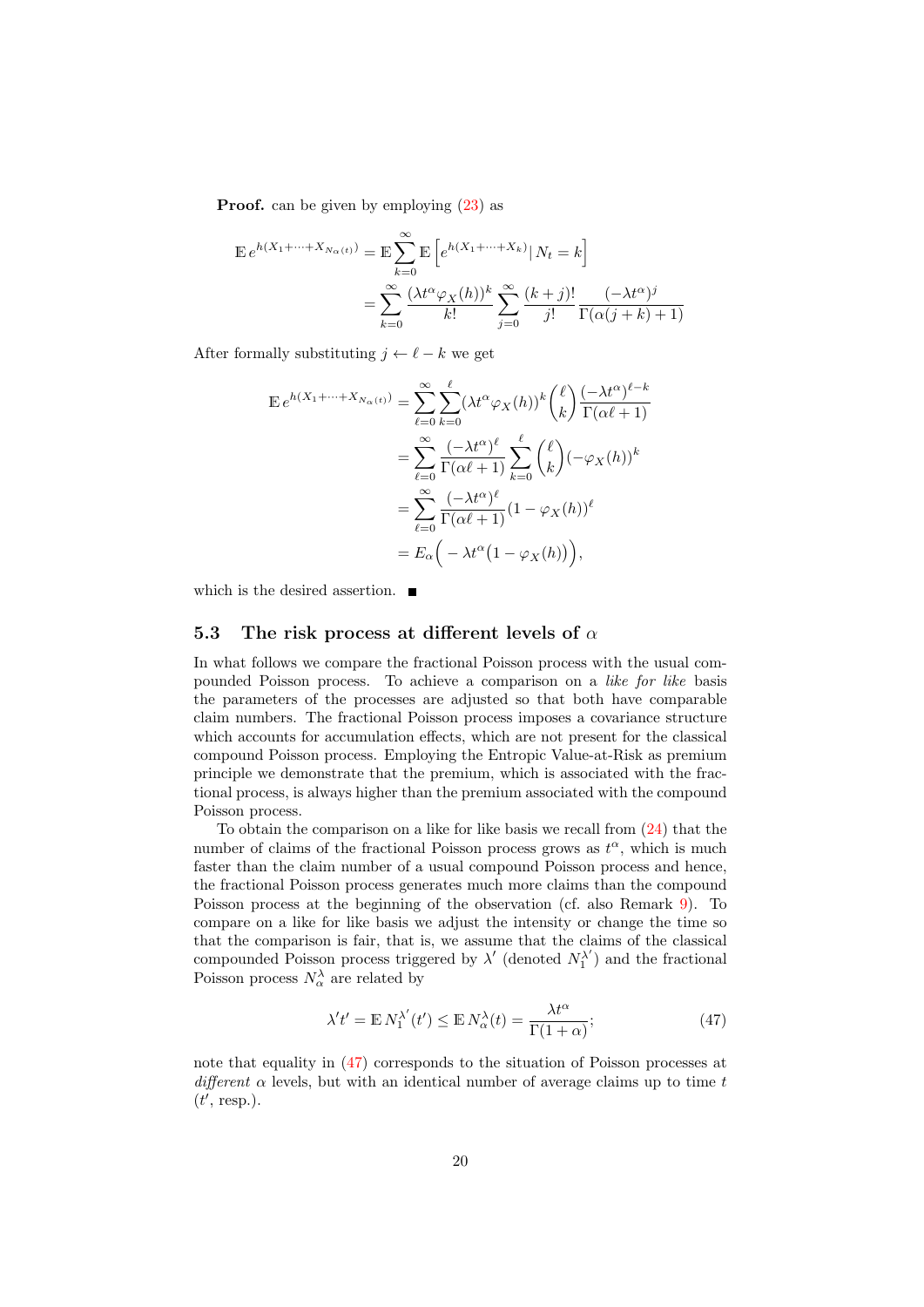**Proposition 25** Let  $\lambda' t' \leq \frac{\lambda t^{\alpha}}{\Gamma(1+\alpha)}$  so that  $\mathbb{E} N_1^{\lambda'}$  $K_1^{\lambda'}(t) \leq \mathbb{E} N_\alpha^{\lambda}(t)$  by [\(24\)](#page-9-0) and  $X_i$ be iid. random variables with  $X_i$  bounded. It holds that

<span id="page-21-1"></span>
$$
\text{EV@R}_{\kappa}\left(S_{N_1^{\lambda'}(t')}\right) \leq \text{EV@R}_{\kappa}\left(S_{N_\alpha^{\lambda}(t)}\right), \qquad \kappa \in [0,1), \tag{48}
$$

where  $S_N = X_1 + \cdots + X_N$ .

If equality holds in  $(47)$ , then the assertion  $(48)$  holds for all random variables (i.e., which are not necessarily nonnegative).

Proof. It holds that

<span id="page-21-3"></span><span id="page-21-2"></span>
$$
\frac{\Gamma(1+\alpha k)}{\Gamma(1+\alpha)^k \cdot k!} \le 1; \tag{49}
$$

indeed, the statement is obvious for  $k = 0$  and  $k = 1$  and by induction we find that

$$
\Gamma(1 + \alpha(k+1)) = \alpha(k+1)\Gamma(\alpha + \alpha k)
$$
  
\n
$$
\leq \alpha(k+1)\Gamma(1+\alpha k)
$$
  
\n
$$
\leq \alpha(k+1)\Gamma(1+\alpha)^{k}k!
$$
  
\n
$$
\leq \Gamma(1+\alpha)^{k+1}(k+1)!,
$$
\n(50)

i.e, Equation [\(49\)](#page-21-2), where we have employed the induction hypothesis in [\(50\)](#page-21-3). We conclude that

$$
\frac{(\lambda t^{\alpha})^k}{\Gamma(k\alpha+1)} \ge \frac{(\lambda t^{\alpha})^k}{\Gamma(1+\alpha)^k k!} = \left(\frac{\lambda t^{\alpha}}{\Gamma(1+\alpha)}\right)^k \frac{1}{k!} \ge \frac{(\lambda' t')^k}{k!}.
$$

From the moment generating function we have by [\(46\)](#page-19-2) that

$$
\mathbb{E} e^{hS_{N_{\alpha}^{\lambda}}} = \sum_{k=0}^{\infty} \frac{\left(\lambda t^{\alpha}(\varphi_X(h) - 1)\right)^k}{\Gamma(\alpha k + 1)}.
$$

Now assume that  $Y_i \geq 0$  and thus  $\mathbb{E} e^{hY_i} \geq \exp(\mathbb{E} hY_i)$  by Jensen's inequality and we have that  $\varphi_Y(h) \geq 1$  whenever  $h > 0$ . The statement then follows from [\(45\)](#page-19-1) together with [\(46\)](#page-19-2).  $\blacksquare$ 

**Remark 26** We mention that the mapping  $\alpha \mapsto E_{\alpha}(tz^{\alpha})$  is not monotone in general, so the result in Propositon  $25$  does not extend to a comparison for all  $\alpha s$ .

## <span id="page-21-0"></span>6 Summary and conclusion

This paper introduces the fractional Poisson process and discusses its relevance in companies which are driven by some counting process. Empirical evidence supporting the fractional Poisson process is given by considering high frequency data and the classical Danish fire insurance data. A natural feature of the fractional Poisson process is its dependence structure. We demonstrate that this dependence structure increases risk in a regime governed by the fractional Poisson process in comparison to the classical process.

The fractional Poisson process can serve as a stress test for insurance companies, as the number of claims is higher at its start. It can hence have importance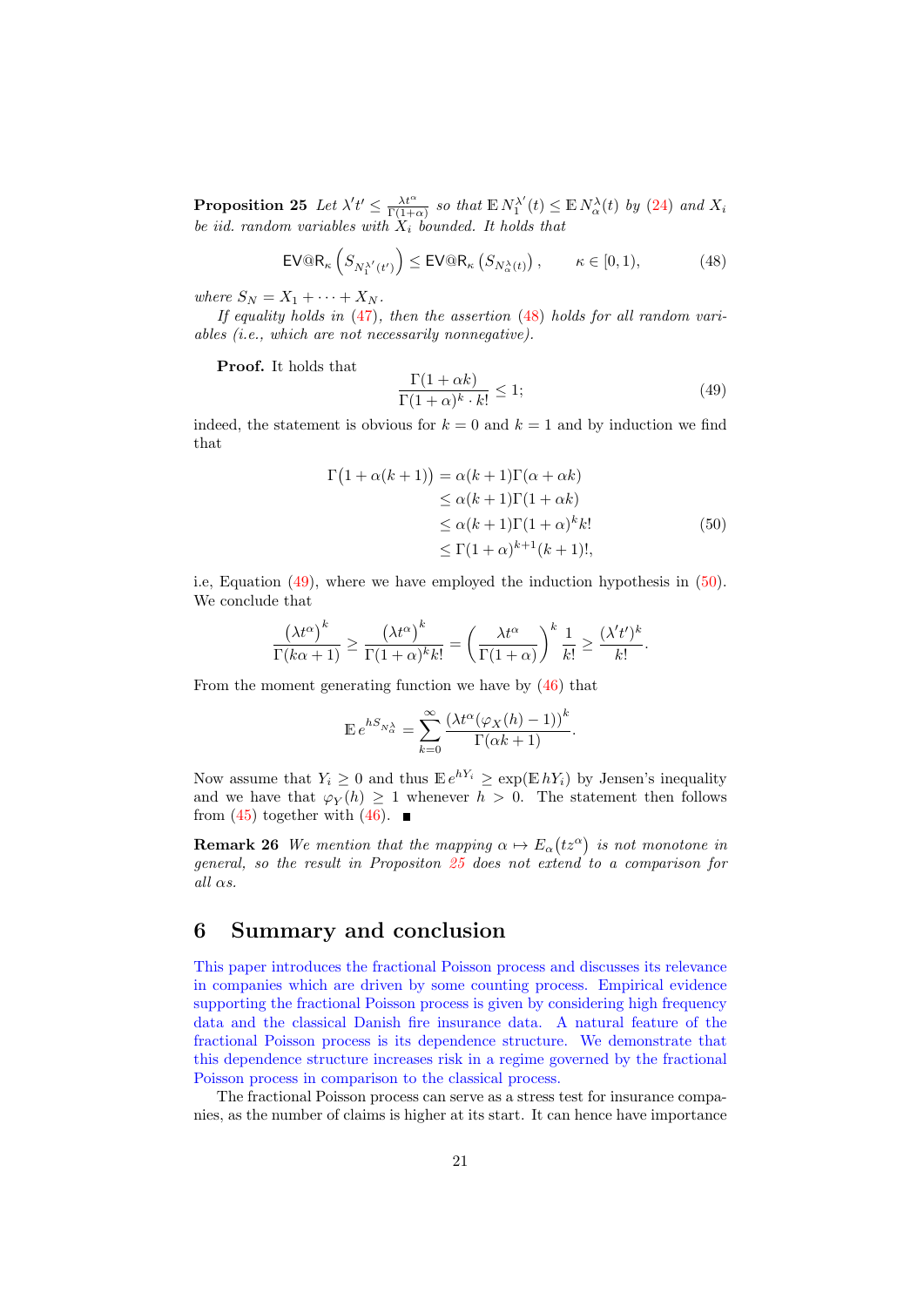for start ups and for re-insurers, which have a very particular, dependent claim structure in their portfolio.

It is demonstrated that quantities as the average capital to recover after ruin is independent of the risk level of the fractional Poisson process. Further, the Entropic Value-at-Risk is based on the moment generating function of the claims, and for this reason the natural combination of the fractional Poisson process and the Entropic Value-at-Risk is is demonstrated.

# 7 Acknowledgment

N. Leonenko was supported in particular by Australian Research Council's Discovery Projects funding scheme (project DP160101366) and by project MTM2015- 71839-P of MINECO, Spain (co-funded with FEDER funds).

## References

- <span id="page-22-6"></span>[1] Ahmadi-Javid, A. and Pichler, A. (2017) An analytical study of norms and Banach spaces induced by the entropic value-at-risk, Mathematics and Financial Economics vol. 11(4), 527–550
- <span id="page-22-3"></span>[2] Aletti, G., Leonenko, N. N. and Merzbach, E. (2018) Fractional Poisson processes and martingales, Journal of Statistical Physics, 170, N4, 700– 730.
- <span id="page-22-4"></span>[3] Artzner, P., Delbaen, F., Eber, J-M and Heath, D. (1999) Coherent Measures of Risk, Mathematical Finance 9, 203–228
- [4] Beghin, L. and Macci, C. (2013) Large deviations for fractional Poisson processes, Stat. & Prob. Letters, 83(4), 1193–1202, doi: [10.1016/j.spl.2013.01.017](http://dx.doi.org/10.1016/j.spl.2013.01.017)
- <span id="page-22-1"></span>[5] Beghin, L. and Orsingher, E. (2009) Fractional Poisson processes and related planar random motions, Electron. J. Probab. 14, no. 61, 1790–1827.
- <span id="page-22-2"></span>[6] Beghin, L. and Orsingher, E. (2010) Poisson-type processes governed by fractional and higher-order recursive differential equations. Electron. J. Probab. 15, no. 22, 684–709.
- [7] Biard, R., Saussereau, B. (2014) Fractional Poisson process: long-range dependence and applications in ruin theory. J. Appl. Probab. 51, no. 3, 727–740.
- <span id="page-22-0"></span>[8] Bingham, N. H. (1971) Limit theorems for occupation times of Markov processes, Z. Wahrscheinlichkeitstheorie und Verw. Gebiete 17, 1–22.
- <span id="page-22-5"></span>[9] Borodin, A. N. and Salminen, P. (2012) Handbook of Brownian motionfacts and formulae, Birkhäuser, doi:10.1007/978-3-0348-7652-0.
- [10] Cahoy, D. O., Uchaikin, V. V. and Woyczynski, W. A. (2010) Parameter estimation for fractional Poisson processes, J. Statist. Plann. Inference, 140, no. 11, 3106–3120.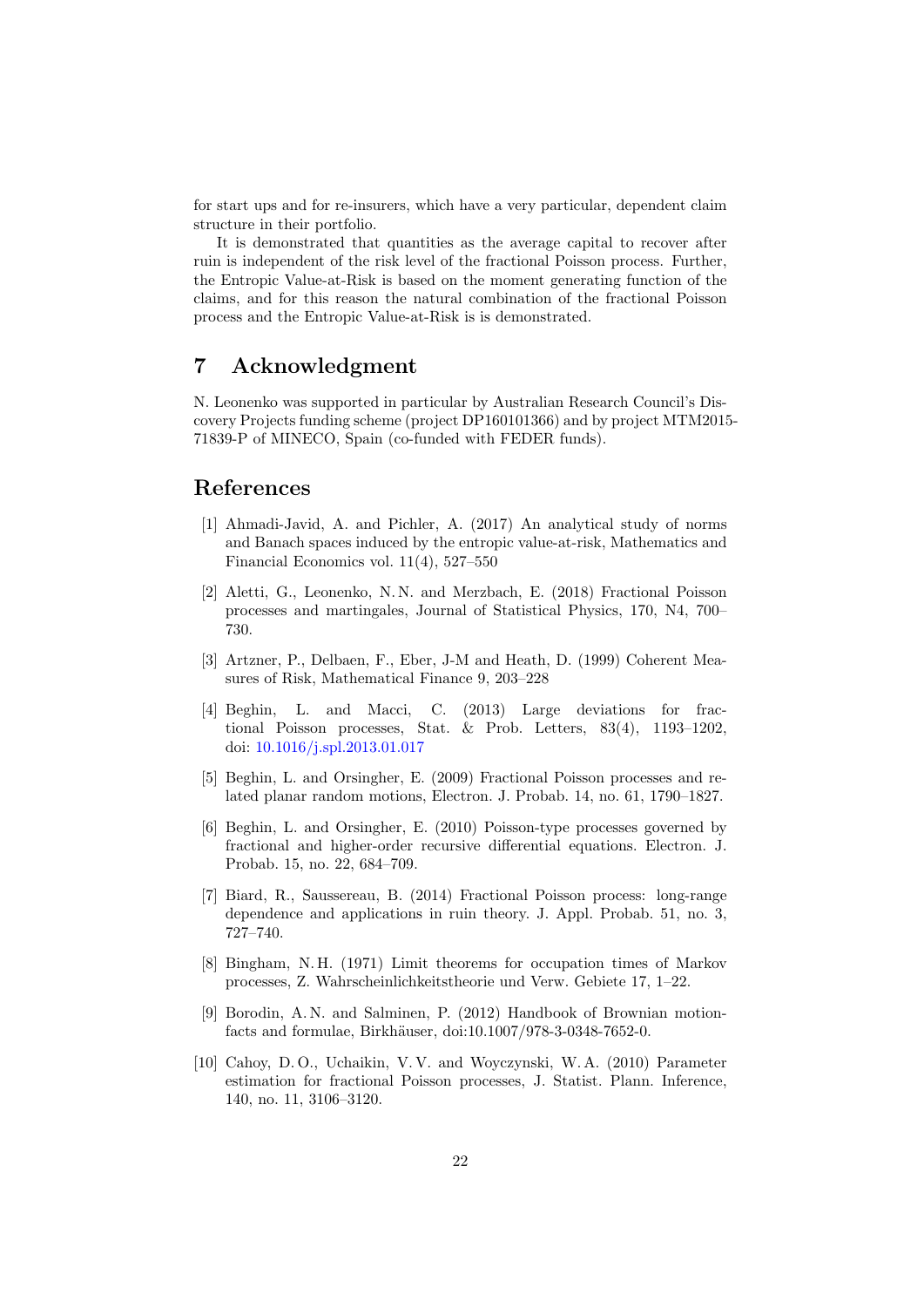- <span id="page-23-12"></span>[11] Cont, R. and Tankov, P. (2004) Financial Modeling With Jump Processes, Chapman & Hall/ CRC.
- <span id="page-23-8"></span>[12] Daley, D. J. (1999) The Hurst index for a long-range dependent renewal processes, Annals of Probablity, 27, no 4, 2035-2041.
- <span id="page-23-1"></span>[13] Grandell, J. (1991) Aspects of Risk Theory, Springer, New York.
- <span id="page-23-5"></span>[14] Haubold, H. J., Mathai, A.M. and Saxena, R.K. (2011) Mittag-Leffler functions and their applications. J. Appl. Math. Art. ID 298628, 51 pp.
- <span id="page-23-3"></span>[15] Kataria, K. K. and Vellaisamy, P. (2018) On densities of the product, quotient and power of independent subordinators. J. Math. Anal. Appl. 462, 1627–1643.
- <span id="page-23-2"></span>[16] Kerss, A. and Leonenko, N. N. and Sikorskii, A. (2014) Fractional Skellam processes with applications to finance. Fract. Calc. & Appl. Analysis. 17, pp. 532–551.
- <span id="page-23-0"></span>[17] Khinchin, A. Y. (1969) Mathematical Methods in the Theory of Queueing. Hafner Publishing Co., New York.
- <span id="page-23-4"></span>[18] Kumar, A. and Vellaisamy, P. (2015) Inverse tempered stable subordinators. Statist. Probab. Lett. 103, pp. 134–141.
- <span id="page-23-11"></span>[19] Kusuoka, S. (2001) On law invariant coherent risk measures. Advances in mathematical economics, Vol. 3 Ch. 4, Springer, 83–95
- [20] Laskin, N. (2003) Fractional Poisson process. Chaotic transport and complexity in classical and quantum dynamics, Commun. Nonlinear Sci. Numer. Simul. 8, no. 3-4, 201–213.
- [21] Leonenko, N. N., Meerschaert, M. M. and Sikorskii, A. (2013) Correlation structure of fractional Pearson diffusions, Computers and Mathematics and Applications, 66, 737–745.
- [22] Leonenko, N. N., Meerschaert, M. M. and Sikorskii, A. (2013) Fractional Pearson diffusions, Journal of Mathematical Analysis and Applications, 403, 532–246.
- <span id="page-23-7"></span>[23] Leonenko, N. N., Meerschaert, M. M., Schilling, R. L. and Sikorskii, A.  $(2014)$  Correlation structure of time-changed Lévy processes. Commun. Appl. Ind. Math. 6, no. 1, e-483, 22 pp.
- [24] Leonenko, N. N. and Merzbach, E. (2015) Fractional Poisson fields, Methodology and Computing in Applied Probability, 17, no.1, 155–168.
- <span id="page-23-10"></span>[25] Leonenko, N. N., Scalas, E. and Trinh, M. (2019) Limit Theorems for the Fractional Non-homogeneous Poisson Process, J. Appl. Prob., In Press.
- <span id="page-23-9"></span>[26] Leonenko, N.N., Scalas, E. and Trinh, M. (2017) The fractional nonhomogeneous Poisson process, Statistic and Probability Letters, 120, 147– 156.
- <span id="page-23-6"></span>[27] Mainardi, F., Gorenflo, R. and Scalas, E. (2004) A fractional generalization of the Poisson processes, Vietnam J. Math. 32, Special Issue, 53–64.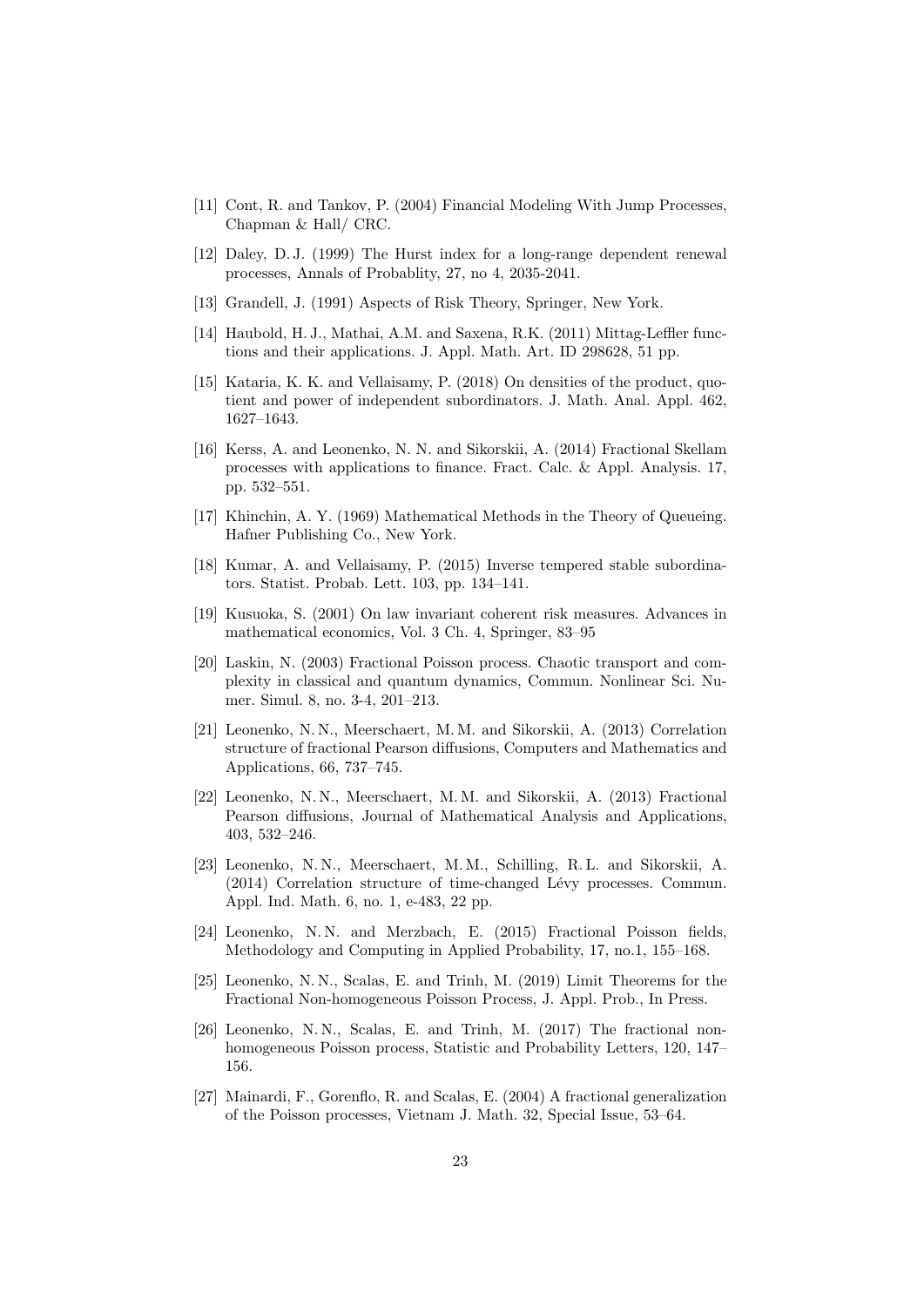- <span id="page-24-6"></span>[28] Mainardi, F., Gorenflo, R. and Vivoli, A. (2005) Renewal processes of Mittag-Leffler and Wright type, Fract. Calc. Appl. Anal. 8, no. 1, 7–38.
- [29] Mainardi, F., Gorenflo, R. and Vivoli, A. (2007) Beyond the Poisson renewal process: a tutorial survey. J. Comput. Appl. Math. 205, no. 2, 725– 735.
- [30] Malinovskii, V. (1998) Non-Poissonian claims' arrival and calculation of the ruin, Insurance Math. Econom. 22, 123–222.
- <span id="page-24-7"></span>[31] Meerschaert, M. M., Nane, E. and Vellaisamy, P. (2011) The fractional Poisson process and the inverse stable subordinator, Electron. J. Probab. 16, no. 59, 1600–1620.
- <span id="page-24-4"></span>[32] Meerschaert, M. M. and Sikorskii, A. (2012) Stochastic Models for Fractional Calculus, De Gruyter, Berlin/Boston.
- <span id="page-24-8"></span>[33] Mikosch, T. (2009) Non-life insurance mathematics, an introduction with the Poisson process. Springer.
- <span id="page-24-9"></span>[34] Pflug, G. Ch. and Römisch, W. (2007) Modeling, Measuring and Managing Risk, World Scientific, doi: 10.1142/9789812708724
- [35] Podlubny, I. (1999) Fractional differential equations. An introduction to fractional derivatives, fractional differential equations, to methods of their solution and some of their applications, Mathematics in Science and Engineering, 198, Academic Press, Inc., San Diego, CA.
- <span id="page-24-0"></span>[36] Raberto, M., Scalas, E. and Mainardi, F. (2002) Waiting times and returns in high-frequency financial data: an empirical study, Physica A, 314, 749– 755.
- [37] Repin, O. N. and Saichev, A. I. (2000) Fractional Poisson law, Radiophysics and Quantum Electronics, 43, no. 9, 738–741.
- <span id="page-24-5"></span>[38] Samorodnitsky, G. and Taqqu, M. S. (1994) Stable Non-Gaussian Random Processes. Chapman & Hall, New York.
- <span id="page-24-1"></span>[39] Scalas, E., Gorenflo, R., Luckock, H., Mainardi, F., Mantelli, M. and Raberto, M. (2004). Anomalous waiting times in high-frequency financial data, Quant. Financ. 4, 695–702.
- <span id="page-24-2"></span>[40] Veillette, M. and Taqqu, M. S. (2010) Numerical computation of first passage times of increasing Lévy processes, Methodol. Comput. Appl. Probab. 12, no. 4, 695–729.
- <span id="page-24-3"></span>[41] Veillette, M. and Taqqu, M. S. (2010) Using differential equations to obtain joint moments of first-passage times of increasing Lévy processes, Statist. Probab. Lett. 80, no. 7-8, 697–705.
- [42] Wang, X.-T. and Wen, Z.-X. (2003) Poisson fractional processes, Chaos Solitons Fractals, 18, no. 1, 169–177.
- [43] Wang, X.-T., Wen, Z.-X. and Zhang, S.-Y. (2006) Fractional Poisson process. II, Chaos Solitons Fractals, 28, no. 1, 143–147.